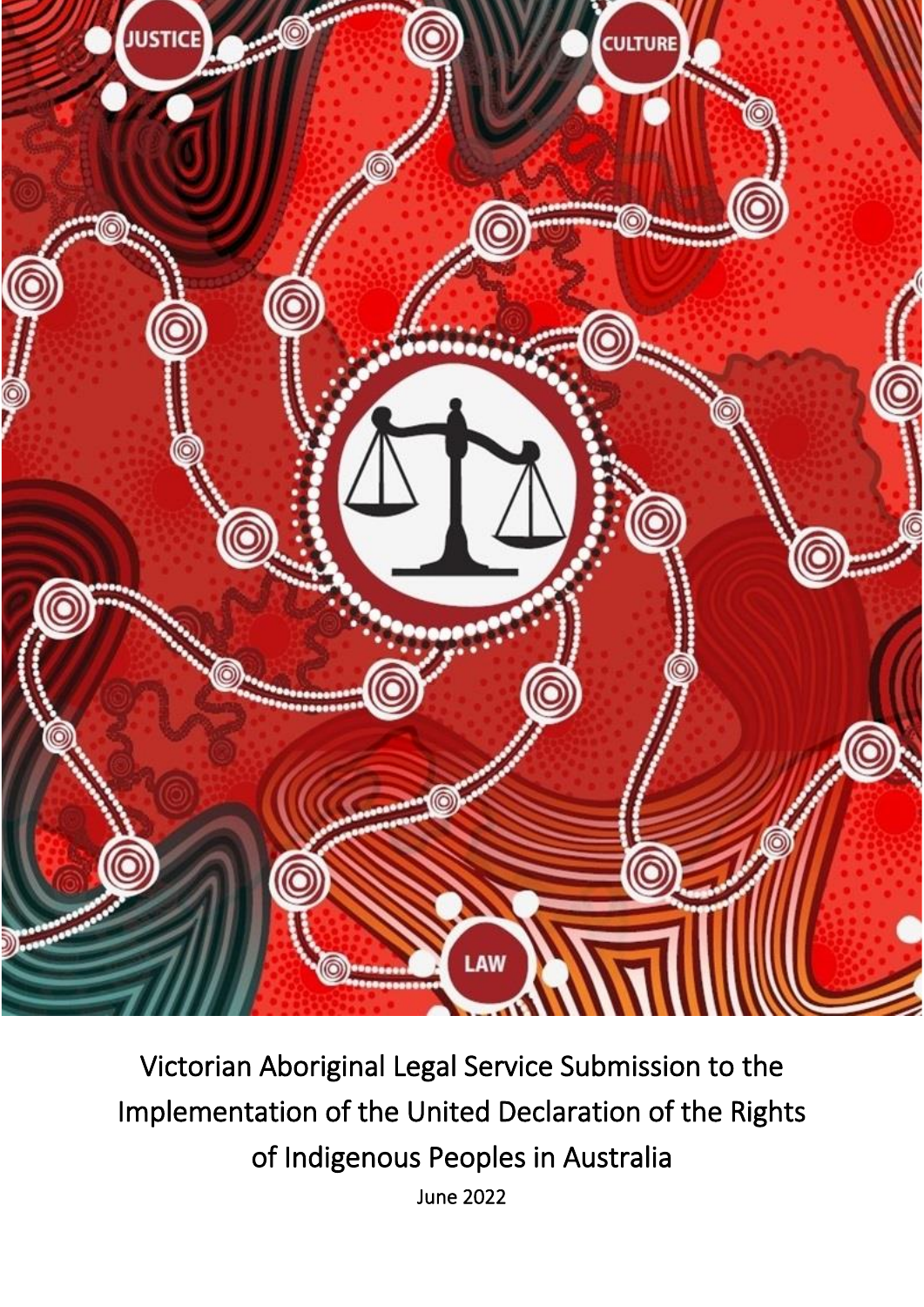# **Contents**

Ö

**DE** 

<span id="page-1-0"></span>**Contact Andreea Lachsz – Head of Policy, Communications and Strategy** [alachsz@vals.org.au](mailto:alachsz@vals.org.au)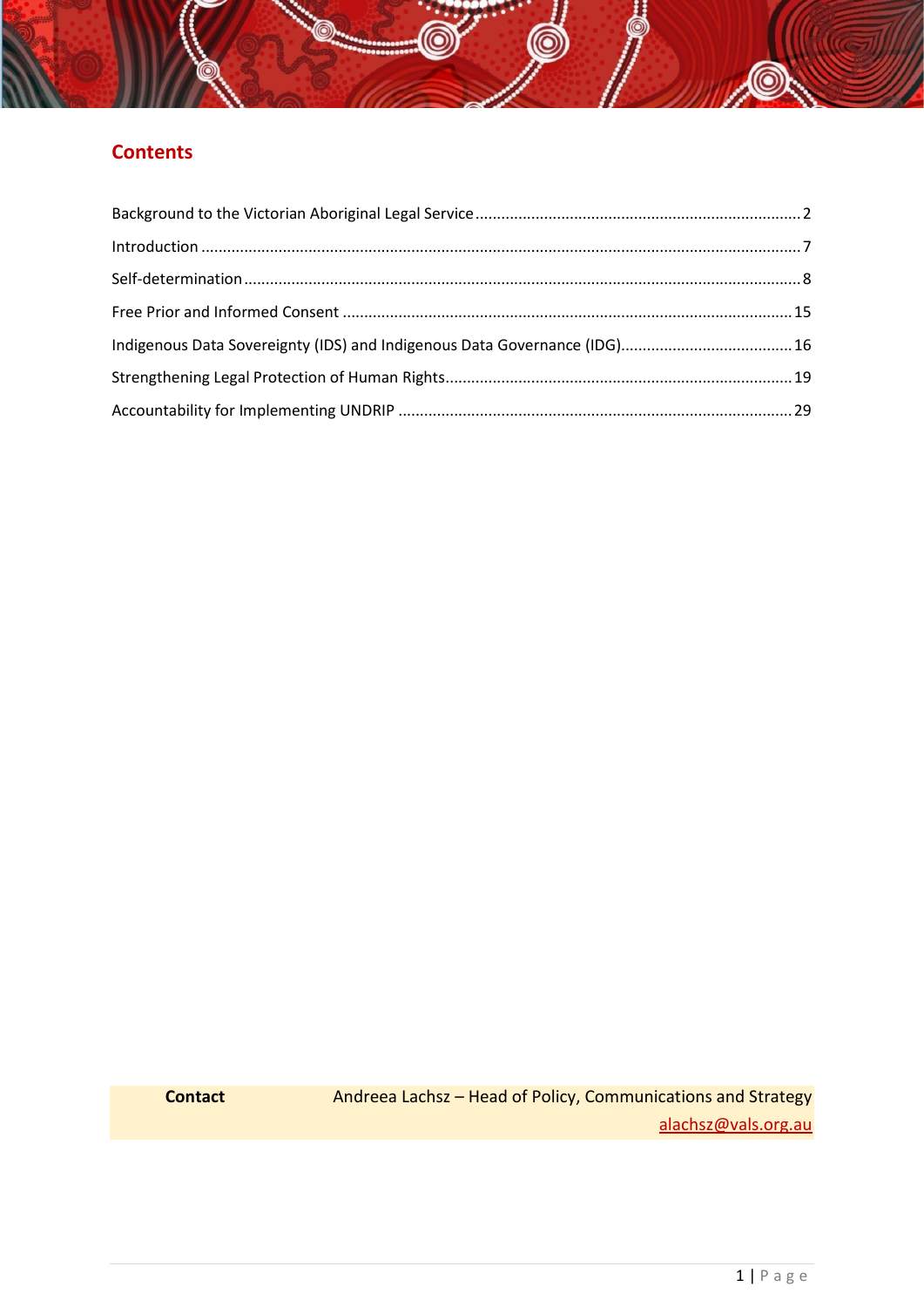# **Background to the Victorian Aboriginal Legal Service**

The Victorian Aboriginal Legal Service (**VALS**) is an Aboriginal Community Controlled Organisation (**ACCO**). VALS was established in 1973 to provide culturally safe legal and community justice services to Aboriginal and/or Torres Strait Islander people across Victoria. VALS' vision is to ensure that Aboriginal people in Victoria are treated equally before the law; our human rights are respected; and we have the choice to live a life of the quality we wish.

# **Legal Services**

Our legal practice serves Aboriginal and/or Torres Strait Islander people of all ages and genders in the areas of criminal, family and civil law. We have also relaunched a dedicated youth justice service, Balit Ngulu. Our 24-hour criminal law service is backed up by the strong community-based role of our Client Service Officers (**CSO**s). CSOs are the first point of contact when an Aboriginal person is taken into custody, through to the finalisation of legal proceedings.

Our Criminal Law Practice provides legal assistance and representation for Aboriginal and/or Torres Strait Islander people involved in court proceedings. This includes bail applications; representation for legal defence; and assisting clients with pleading to charges and sentencing. We represent clients in matters in the generalist and Koori courts. Most clients have been exposed to family violence, poor mental health, homelessness and poverty. We aim to understand the underlying reasons that have led to the offending behaviour and equip prosecutors, magistrates and legal officers with knowledge of this. We support our clients to access support that can help to address the underlying reasons for offending and so reduce recidivism.

Our Civil and Human Rights Practice provides advice and casework to Aboriginal and/or Torres Strait Islander people in areas, including infringements; tenancy; victims of crime; discrimination and human rights; Personal Safety Intervention Orders (**PSIVO**) matters; coronial inquests; consumer law issues; and Working With Children Check suspension or cancellation.

Our Aboriginal Families Practice provides legal advice and representation to clients in family law and child protection matters. We aim to ensure that families can remain together and children are kept safe. We are consistent advocates for compliance with the Aboriginal Child Placement Principle in situations where children are removed from their parents' care.

Our Specialist Legal and Litigation Practice (Wirraway) provides legal advice and representation in civil litigation matters against government authorities. This includes for claims involving excessive force or unlawful detention; police complaints; prisoners' rights issues; and coronial inquests (including deaths in custody).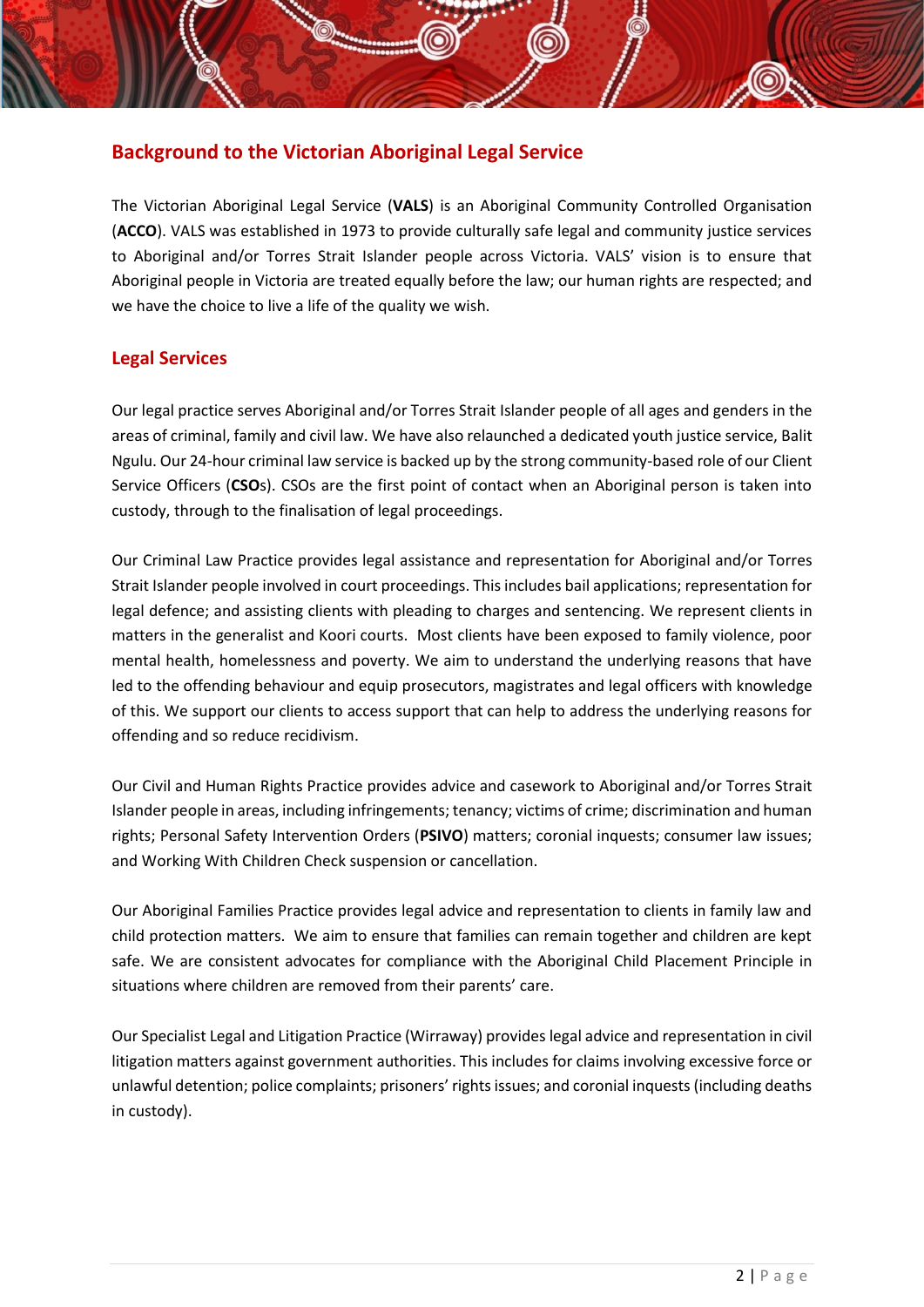# **Community Justice Programs**

VALS operates a Custody Notification System (**CNS**). The Crimes Act 1958 requires that Victoria Police notify VALS within 1 hour of an Aboriginal and/or Torres Strait Islander person being taken into police custody in Victoria. Once a notification is received, VALS contacts the relevant police station to conduct a welfare check and facilitate access to legal advice if required.

The Community Justice Team also run the following programs:

- Family Violence Client Support Program<sup>1</sup>
- Community Legal Education
- Victoria Police Electronic Referral System (**V-PeR**) 2
- Regional Client Service Officers
- Baggarrook Women's Transitional Housing program.<sup>3</sup>

# **Policy, Research and Advocacy**

VALS informs and drives system change initiatives to improve justice outcomes for Aboriginal and/or Torres Strait Islander people in Victoria. VALS works closely with fellow members of the Aboriginal Justice Caucus and ACCOs in Victoria, as well as other key stakeholders within the justice and human rights sectors.

# **Acknowledgements**

VALS pays our deepest respect to traditional owners across Victoria, in particular, to all Elders past, present and future. We also acknowledge all Aboriginal and Torres Strait Islander people in Victoria and pay respect to the knowledge, cultures and continued history of all Aboriginal and Torres Strait Islander Nations.

We also acknowledge the following staff members who collaborated to prepare this submission:

- Morgan O'Sullivan (Policy, Research and Data Officer)
- Isabel Robinson (Senior Policy, Research and Advocacy Officer)
- Andreea Lachsz (Head of Policy, Communications and Strategy)

<sup>1</sup> VALS has three Family Violence Client Support Officers (FVCSOs) who support clients throughout their family law or civil law matter, providing holistic support to limit re-traumatisation to the client and provide appropriate referrals to access local community support programs and emergency relief monies.

<sup>2</sup> The Victoria Police Electronic Referral (V-PeR) program involves a partnership between VALS and Victoria Police to support Aboriginal people across Victoria to access culturally appropriate services. Individuals are referred to VALS once they are in contact with police, and VALS provides support to that person to access appropriate services, including in relation to drug and alcohol, housing and homelessness, disability support, mental health support.

<sup>3</sup> The Baggarrook Women's Transitional Housing program provides post-release support and culturally safe housing for six Aboriginal women to support their transition back to the community. The program is a partnership between VALS, Aboriginal Housing Victoria and Corrections Victoria.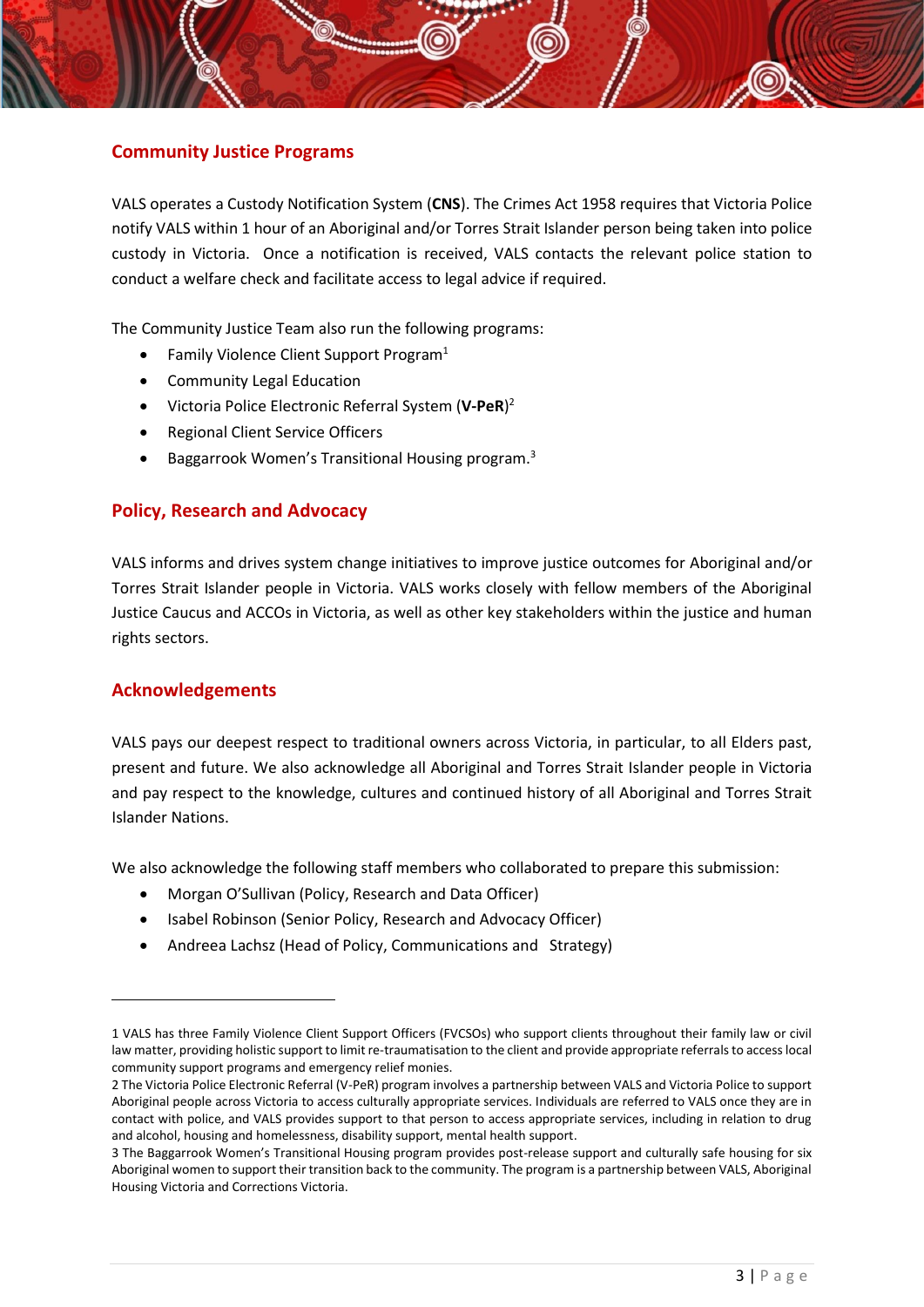# **SCOPE OF THE INQUIRY**

On 29 March 2022, the Senate referred an Inquiry into the application of the United Nations Declaration on the Rights of Indigenous Peoples (**UNDRIP**) in Australia to the Legal and Constitutional Affairs References Committee for inquiry and report by 15 September 2022.

The application of the UNDRIP in Australia, with particular reference to:

- a) the history of Australia's support for and application of the UNDRIP;
- b) the potential to enact the UNDRIP in Australia;
- c) international experiences of enacting and enforcing the UNDRIP;
- d) legal issues relevant to ensure compliance with the UNDRIP, with or without enacting it;
- e) key Australian legislation affected by adherence to the principles of the UNDRIP;
- f) Australian federal and state government's adherence to the principles of the UNDRIP;
- g) the track record of Australian Government efforts to improve adherence to the principles of UNDRIP;
- h) community and stakeholder efforts to ensure the application of UNDRIP principles in Australia;
- i) the current and historical systemic and other aspects to take into consideration regarding the rights of First Nations people in Australia; and
- j) any other related matters.

# **EXECUTIVE SUMMARY**

VALS welcomes the opportunity to make a submission to the Inquiry into the application of the UNDRIP in Australia. Our submission draws on nearly 50 years expertise of delivering a dedicated, culturally safe legal service for Aboriginal and/or Torres Strait Islander people in Victoria.

Despite the Australian Government formally supporting the implementation of UNDRIP in Australia in 2009, following an embarrassing absence of support for the instrument in 2007, the principles of UNDRIP still have not been implemented in Australian legislation or policy. This submission addresses the following points in relation to the implementation of UNDRIP in Australia:

- Self-determination as the foundation for the effective implementation of UNDRIP in Australia;
- Free, prior and informed consent:
- Indigenous Data Sovereignty (**IDS**) and Indigenous Data Governance (**IDG**);
- Accountability for the implementation of UNDRIP in Australia.

UNDRIP is a critical framework that guides the work VALS undertakes, including our policy and advocacy efforts for policy reform.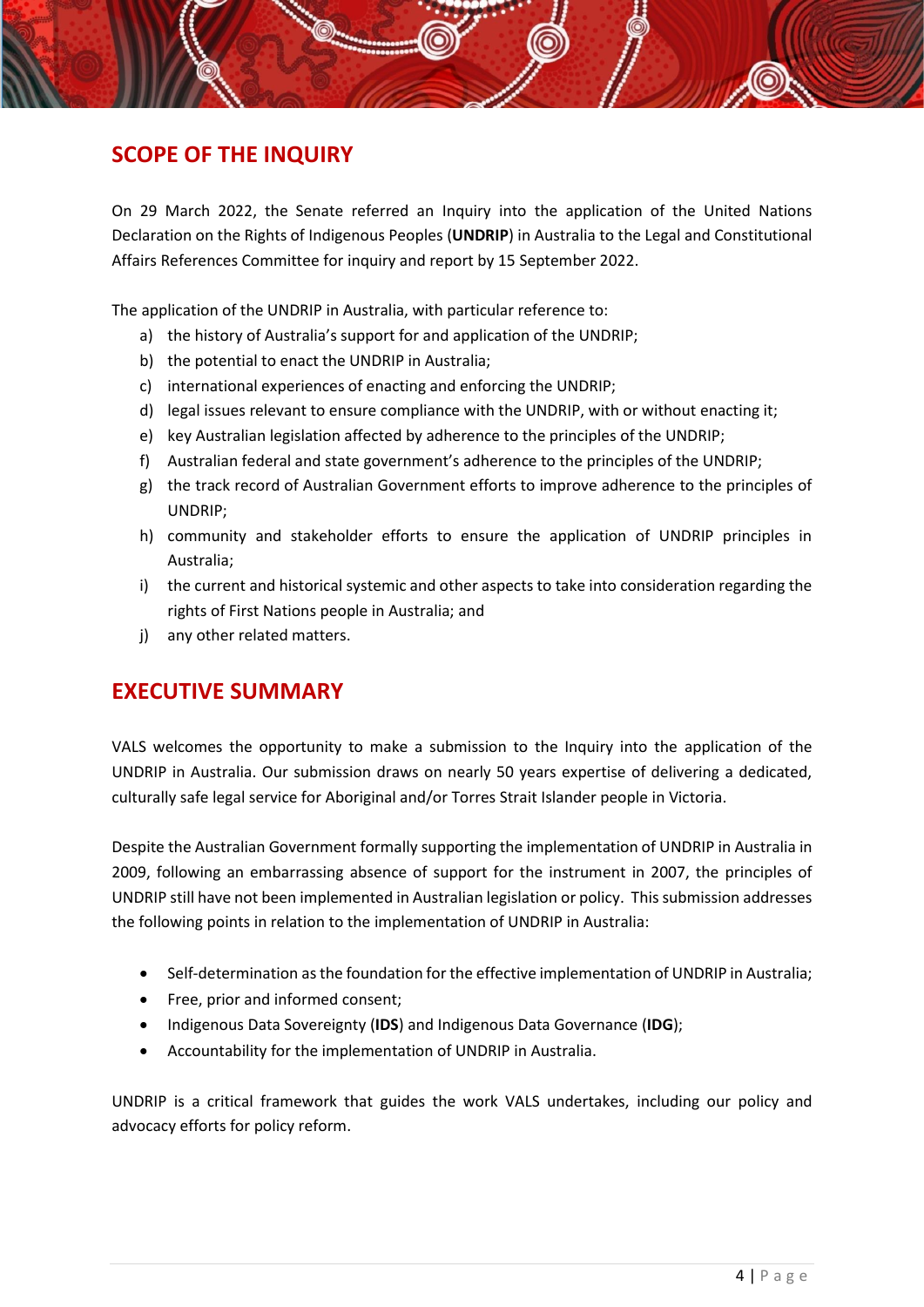# **SUMMARY OF RECOMMENDATIONS**

#### **Self-determination**

**Recommendation 1.** The Federal Government should pass legislation to implement UNDRIP in Australia. Legislation implementing UNDRIP must:

- a) Enshrine the right of Aboriginal and Torres Strait Islander peoples and communities to selfdetermination, as defined under UNDRIP;
- b) Establish a clear pathway for implementing UNDRIP in Australia, including through a National Action Plan that is developed with Aboriginal communities and Aboriginal Community Controlled Organisations (**ACCO**s).

**Recommendation 2.** The *Human Rights (Parliamentary Scrutiny) Act 2011* (Cth) should be amended to require statements of compatibility to address the rights of Aboriginal and Torres Strait Islander peoples and self-determination.

**Recommendation 3.** Aboriginal and/or Torres Strait Islander peoples should have the opportunity to review and report on the Prime Minister's Progress Report annually. This will require dedicated funding, and may also involve the creation of a new Aboriginal organisation to perform this function.

**Recommendation 4.** Aboriginal and/or Torres Strait Islander communities and ACCOs must be able to function and make decisions without interference from non-Aboriginal entities.

**Recommendation 5.** ACCOs must receive adequate, long-term and sustainable funding to allow them to achieve their purpose.

### **Free, Prior and Informed Consent**

**Recommendation 6.** Aboriginal and/or Torres Strait Islander communities and ACCOs must be genuinely consulted at the earliest possible opportunity in the development of programs, policies and legislation that impact Aboriginal and Torres Strait Islander communities. Genuine consultation means allowing adequate time for Aboriginal and/or Torres Strait Islander communities to provide feedback and explaining why or why not, their feedback is taken into account.

**Recommendation 7.** The Free, Prior and Informed Consent (**FPIC**) of Aboriginal and/or Torres Strait Islander peoples must be respected by all Australian Governments. Governments must put in place effective mechanisms to allow Aboriginal and/or Torres Strait Islander people to provide FPIC on issues that affect them, if they choose to.

**Recommendation 8.** Once feedback is provided to Governments regarding the program, policy or legislation, Governments must meaningfully engage with the responses provided.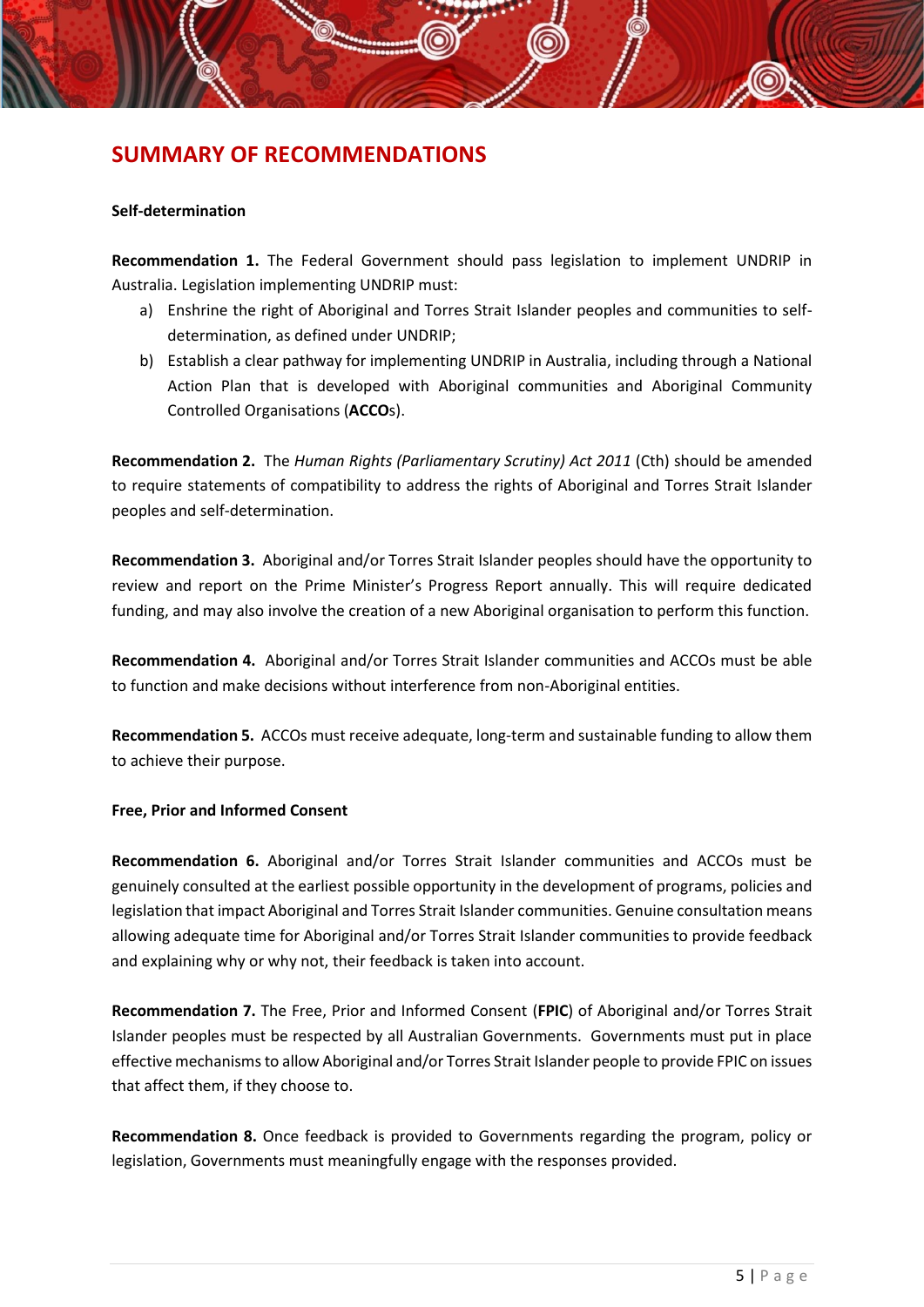## **Indigenous Data Sovereignty (IDS) and Indigenous Data Governance (IDG)**

**Recommendation 9.** Indigenous Data Sovereignty and Indigenous Data Governance should be enshrined in all legislation that relates to and impacts upon Aboriginal and/or Torres Strait Islander people. In particular, relevant legislation should enshrine the rights of Aboriginal people individually and Aboriginal and/or Torres Strait Islander peoples collectively:

- a) To access and collect data obtained about Aboriginal and/or Torres Strait Islander individuals and communities;
- b) To exercise control over the manner in which data concerning Aboriginal and/or Torres Strait Islander individuals and communities is gathered, managed and utilised.

**Recommendation 10.** The State and Federal Governments should make disaggregated data available to Aboriginal and/or Torres Strait Islander communities and ACCOs.

**Recommendation 11.** Data about Aboriginal and/or Torres Strait Islander people should be owned and controlled by Aboriginal and/or Torres Strait Islander people and their representatives.

**Recommendation 12.** Data about Aboriginal and/or Torres Strait Islander people must be readily available to ACCOs for their use in advocacy and policy work and the development of programs.

**Recommendation 13.** Data about Aboriginal and/or Torres Strait Islander people must not be provided to ACCOs with the caveat that they cannot use or disseminate the data (with the exception of legislative requirements under privacy laws).

### **Accountability for Implementing UNDRIP**

**Recommendation 14.** All Australian governments must genuinely consult with Aboriginal and/or Torres Strait Islander communities on the way in which UNDRIP is implemented in Australia.

**Recommendation 15.** The Victorian Parliament should amend the *Charter of Human Rights and Responsibilities 2006* (Vic) to explicitly include the right of Aboriginal and/or Torres Strait Islander peoples to self-determination, and to ensure that it is consistent with UNDRIP.

**Recommendation 16.** Any State or Territory legislation that conflicts with UNDRIP, or the Bill, should be amended to remedy the contradiction.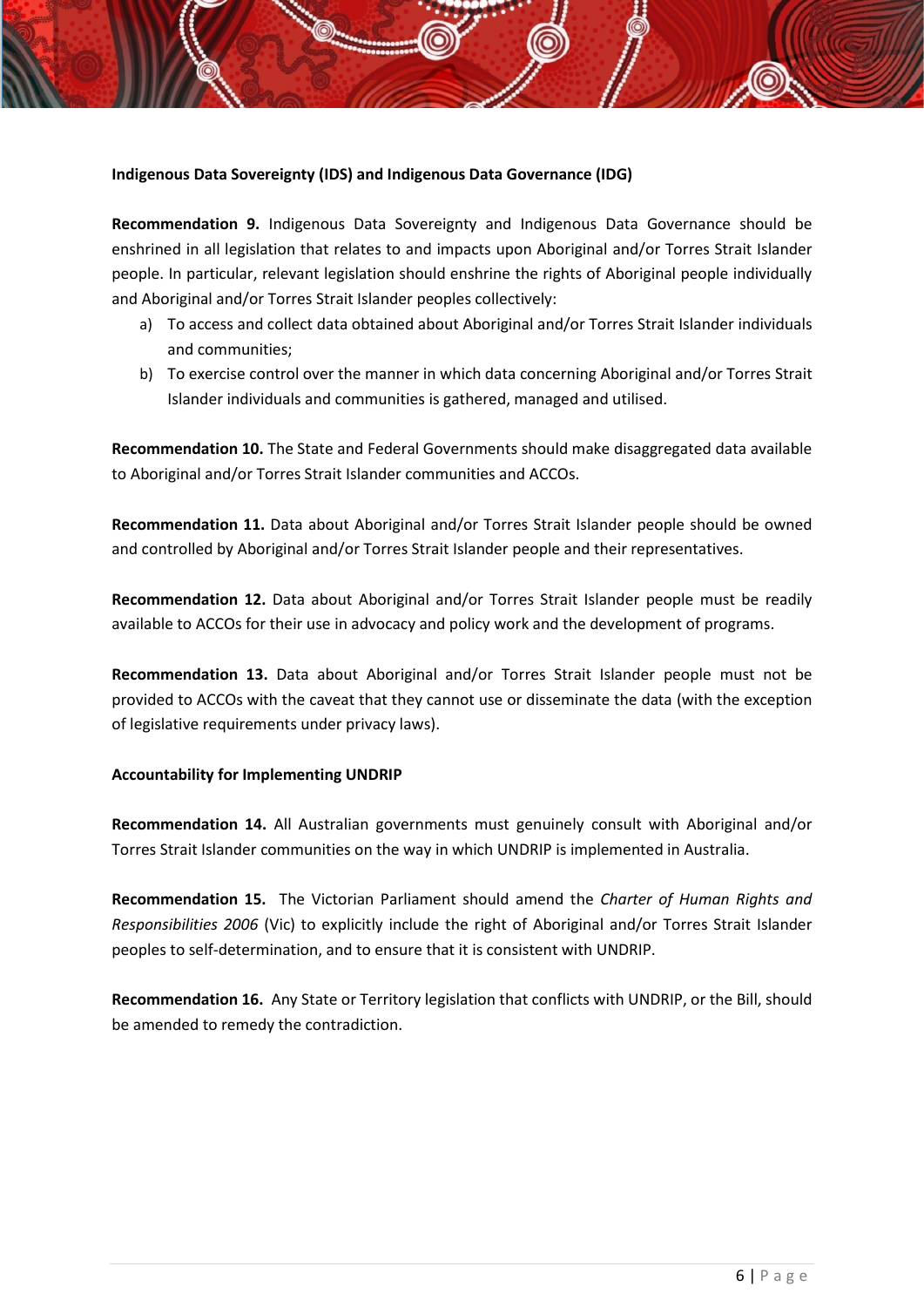# **DETAILED SUBMISSIONS**

# <span id="page-7-0"></span>**Introduction**

VALS welcomes the opportunity to make a submission to the Inquiry into the application of UNDRIP in Australia. Our submission draws on nearly 50 years of expertise delivering a dedicated, culturally safe legal service for Aboriginal and Torres Strait Islander people in Victoria.

The Australian Government formally supported UNDRIP in 2009, following an embarrassing absence of support for the Declaration in 2007. However, since then, little progress has been made in implementing UNDRIP in Australia, both at the Commonwealth and State and Territory levels. This is a significant failure, given the important framework provided by UNDRIP, which continues to guide the work of VALS and other ACCOs.

The Australian and Victorian Government's failure to implement UNDRIP in legislation is directly in contravention of Article 38 of the Declaration. Article 38 requires states to engage in consultation with Aboriginal and/or Torres Strait Islander peoples to take appropriate measures, including legislative, to achieve the ends of the Declaration. Implementation of UNDRIP on a Federal level is the first step in implementing UNDRIP in Australia. Following this, States and Territories must amend existing legislation to ensure compatibility with UNDRIP. Recognition of UNDRIP at a Federal legislative level creates a legal protection that allows for mechanisms of accountability and transparency to be developed and enforced. Reference to self-determination in policy materials is simply not enough - UNDRIP must be incorporated into legislation.<sup>4</sup>

This submission addresses the following points in relation to the implementation of UNDRIP in Australia:

- Self-determination as the foundation for the effective implementation of UNDRIP in Australia;
- Free, prior and informed consent of Aboriginal persons and communities;
- Indigenous Data Sovereignty (**IDS**) and Indigenous Data Governance (**IDG**);
- Strengthening Legal Protection of Human Rights;
- Accountability for the implementation of UNDRIP in Australia.

UNDRIP is a critical framework that guides the work that VALS undertakes, including our policy and advocacy efforts for policy reform.

Although the term '[I]ndigenous' is used throughout UNDRIP, VALS' preference is to use the term 'Aboriginal and/or Torres Strait Islander' and 'Aboriginal' when referring to Aboriginal communities in Victoria. We note, however, that the United Nations has not capitalised the word Indigenous in the

<sup>4</sup> *United Nations Declaration on the Rights of Indigenous Peoples* Art 38.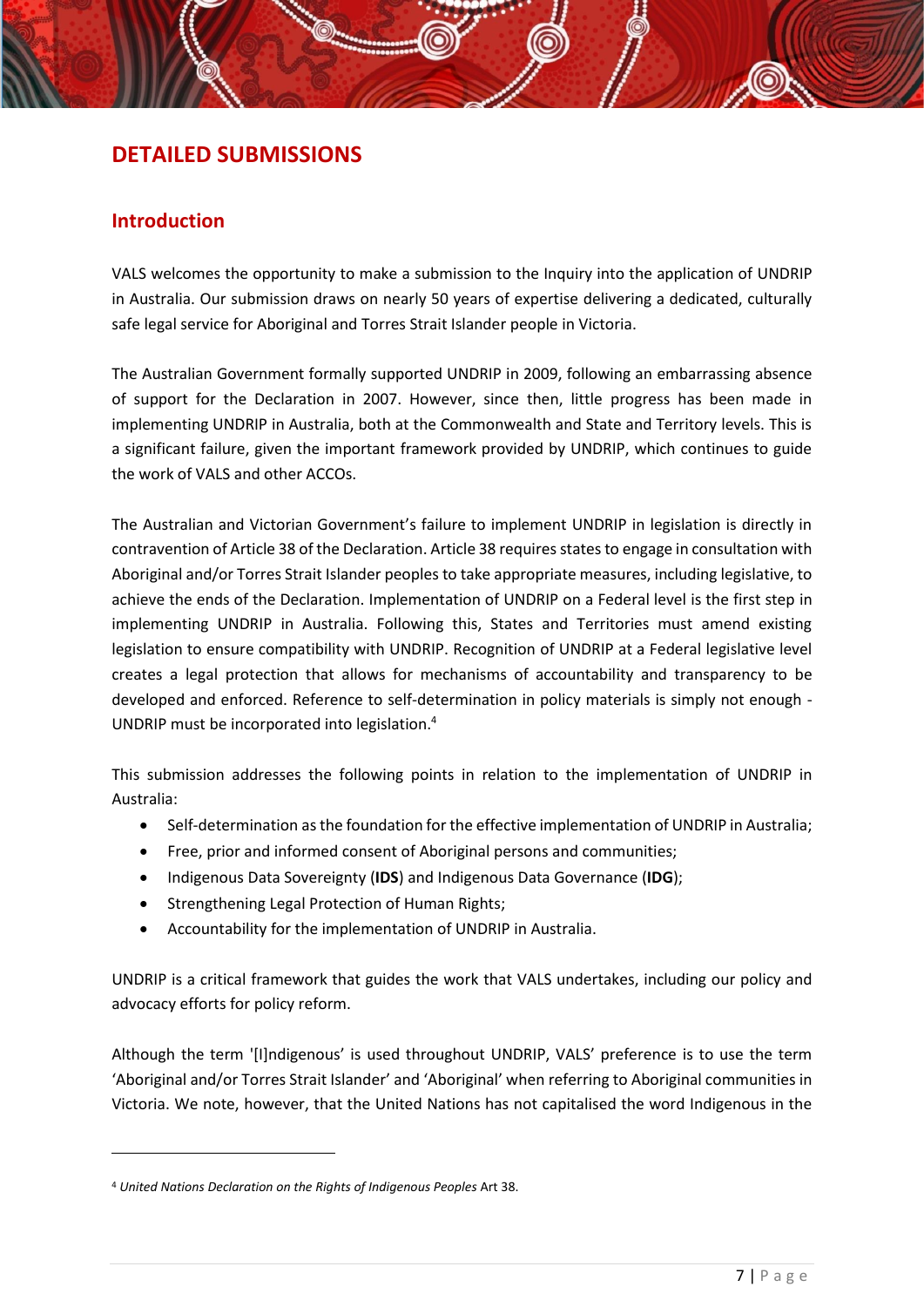principle instrument, supporting materials or subsequent materials published in relation to UNDRIP. VALS makes clear that the terms Indigenous and Aboriginal and/or Torres Strait Islander should always be capitalised in all circumstances, when being used in relation to First Nations people of Australia and its adjacent lands under the Commonwealth.<sup>5</sup>

# <span id="page-8-0"></span>**Self-determination**

Aboriginal self-determination is explicitly recognised in UNDRIP and is a core right underpinning the Declaration. Article 3 recognises the right to self-determination and the right to freely determine political status in addition to pursuing social, economic and cultural development; Article 4 creates the right to autonomy or self-governance in matters relating to internal and local affairs in addition to way and means of financing autonomous functions; and Article 5 creates the right to maintain and strengthen distinct political, legal, economic and social institutions whist retaining the right to participate in the life of the State.

Aboriginal and Torres Strait Islander people and communities have a right to self-determination in all matters that relate to and impact their rights and lives. The international community has not settled on a definition of self-determination. The right to self-determination is different to other individual human rights. Most human rights are concerned with rights of individuals or 'persons' within a society.<sup>6</sup> The right of self-determination is a collective right.

Many experts, in Australia and internationally, agree that there are three key elements of selfdetermination;

- **Choice** Indigenous peoples have a choice regarding how their lives are governed and what their development paths are.
- **Participation** Indigenous peoples have a right to participate in decision making and the development of instruments and programs that relate to them and impact upon their lives.
- **Control** Indigenous peoples have control over their lives and futures, including a right to control economic, social and cultural development. <sup>7</sup>

Self-determination in the context of the implementation of UNDRIP means that Aboriginal and/or Torres Strait Islander communities and ACCOs must be consulted prior to, and during the development

<sup>5</sup> The importance of capitalising the terms Aboriginal, Torres Strait Islander, First Nations and Indigenous is well known. Key Aboriginal Organisations have also published guides on appropriate language and grammar when using these terms. Australian Institute of Aboriginal and Torres Strait Islander Studies, *Indigenous Australians: Aboriginal and Torres Strait Islander People* (webpage, 8 December 2020) [< https://aiatsis.gov.au/explore/indigenous-australians-aboriginal-and-torres](https://aiatsis.gov.au/explore/indigenous-australians-aboriginal-and-torres-strait-islander-people)[strait-islander-people>](https://aiatsis.gov.au/explore/indigenous-australians-aboriginal-and-torres-strait-islander-people); Narragunnawali: Reconciliation in Education, *Terminology Guide* (webpage) < [https://www.narragunnawali.org.au/about/terminology-guide>](https://www.narragunnawali.org.au/about/terminology-guide); Reconciliation Australia, *Reconciliation Action Plan Drafting Resource; Demonstrating Including and Respectful Language* (online resource, 2021) [<https://www.reconciliation.org.au/wp-content/uploads/2021/10/inclusive-and-respectful-language.pdf>](https://www.reconciliation.org.au/wp-content/uploads/2021/10/inclusive-and-respectful-language.pdf)

<sup>6</sup> Victorian Aboriginal Legal Service, *Community Fact Sheet: Aboriginal Self-Determination* (factsheet, 2022) [<https://www.vals.org.au/wp-content/uploads/2022/01/Community-fact-sheet-Aboriginal-Self-Determination.pdf>](https://www.vals.org.au/wp-content/uploads/2022/01/Community-fact-sheet-Aboriginal-Self-Determination.pdf)

<sup>7</sup> M Gooda, Aboriginal and Torres Strait Islander Social Justice Commissioner, *The Community Guide to the UN Declaration on the Rights of Indigenous Peoples*, Australian Human Rights Commission (2010), p 24.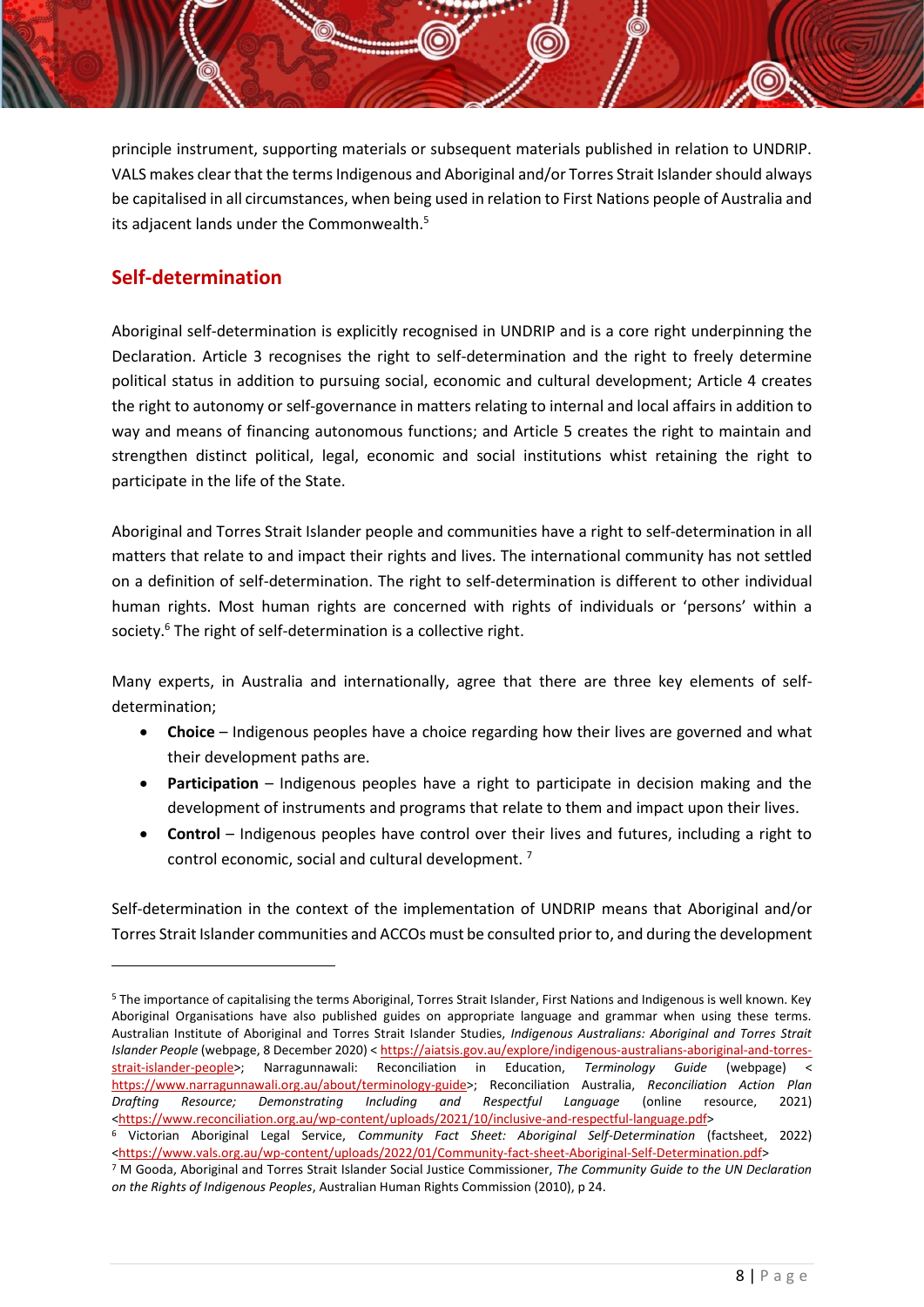of, any programs or plans relating to them. This includes robust consultation with community,<sup>8</sup> experts (including specialised ACCOs) and ACCOs in the development of an action plan for the implementation of UNDRIP in Australia, as is required under the current proposed *United Nations Declaration on the*  Rights of Indigenous Peoples Bill 2022 (the Bill).<sup>9</sup> It is imperative that this Bill and subsequent Act be implemented in a way that supports and reflects self-determination. The Act should, and must, include a clear definition of self-determination as informed by international instruments<sup>10</sup> and Aboriginal and/or Torres Strait Islander academic literature.

Aboriginal and/or Torres Strait Islander peoples are guaranteed more than just the opportunity to provide feedback and voice opinions on matters that affect their rights individually and collectively: they have the right to meaningful and effective consultation and a role in decision-making in relation to matters that affect their rights and interests.<sup>11</sup> In essence, they have more than a mere right to a seat at the table, but a say in the outcomes.<sup>12</sup>

The State and Federal Governments have a history of disregarding the importance of selfdetermination and engagement of Aboriginal and/or Torres Strait Islander peoples in the drafting and development of key legislative frameworks and programs that directly relate to them. An example of this is the Victorian Government's failure to include a clause in the Victorian *Charter of Human Rights and Responsibilities 2006,* recognising self-determination of Aboriginal peoples as a right. Despite calls for the *Charter of Human Rights and Responsibilities Act 2006 (Vic)* to include specific reference selfdetermination, there is still no reference to self-determination in the Act.<sup>13</sup> VALS continues to advocate for an amendment to this legislation. VALS supports Liberty Victoria's recommendation that the *Human Rights (Parliamentary Scrutiny) Act 2011* (Cth) should be amended to ensure that the statement of compatibility for all Bills should expressly address the rights of Aboriginal and Torres Strait Islander peoples and self-determination.

Further, Recommendation 188 of the Royal Commission into Aboriginal Deaths in Custody (**RCIADIC**) stated that Governments ought to negotiate with Aboriginal and/or Torres Strait Islander communities and ACCOs to determine guidelines for the processes and procedures that should be followed in order to ensure that self-determination is considered and applied at the point of designing and implementing any programs or policy that affects Aboriginal and/or Torres Strait Islander peoples. This report was handed down over 30 years ago, and there is yet to be any statutory recognition of Aboriginal self-determination in Victoria.

<sup>8</sup> The use of the word *community* in this submission refers to the strong kinship connections of Aboriginal communities across Australia and specifically means relevant groups of peoples who would be impacted by the matter in question.

<sup>9</sup> *United Nations Declaration on the Rights of Indigenous Peoples Bill 2022* (Cth).

<sup>10</sup> *International Covenant on Civil and Political Rights* art 1; *International Covenant on Economic, Social and Cultural Rights* art 1.

<sup>11</sup> *United Nations Declaration on the Rights of Indigenous Peoples* art 18.

<sup>12</sup> Victorian Aboriginal Legal Service, *Inquiry Into Victoria's Justice System Inquiry* (Submission, 2021) [https://www.vals.org.au/wp-](https://www.vals.org.au/wp-Content/uploads/2022/02/139._VALS_Eastern_Australian_Aboriginal_Justice_Services_Ltd_Redacted.pdf)

Content/uploads/2022/02/139. VALS Eastern Australian Aboriginal Justice Services Ltd Redacted.pdf

<sup>13</sup> M Young, *2015 Review of the Charter of Human Rights and Responsibilities Act 2006* (Report, 2015).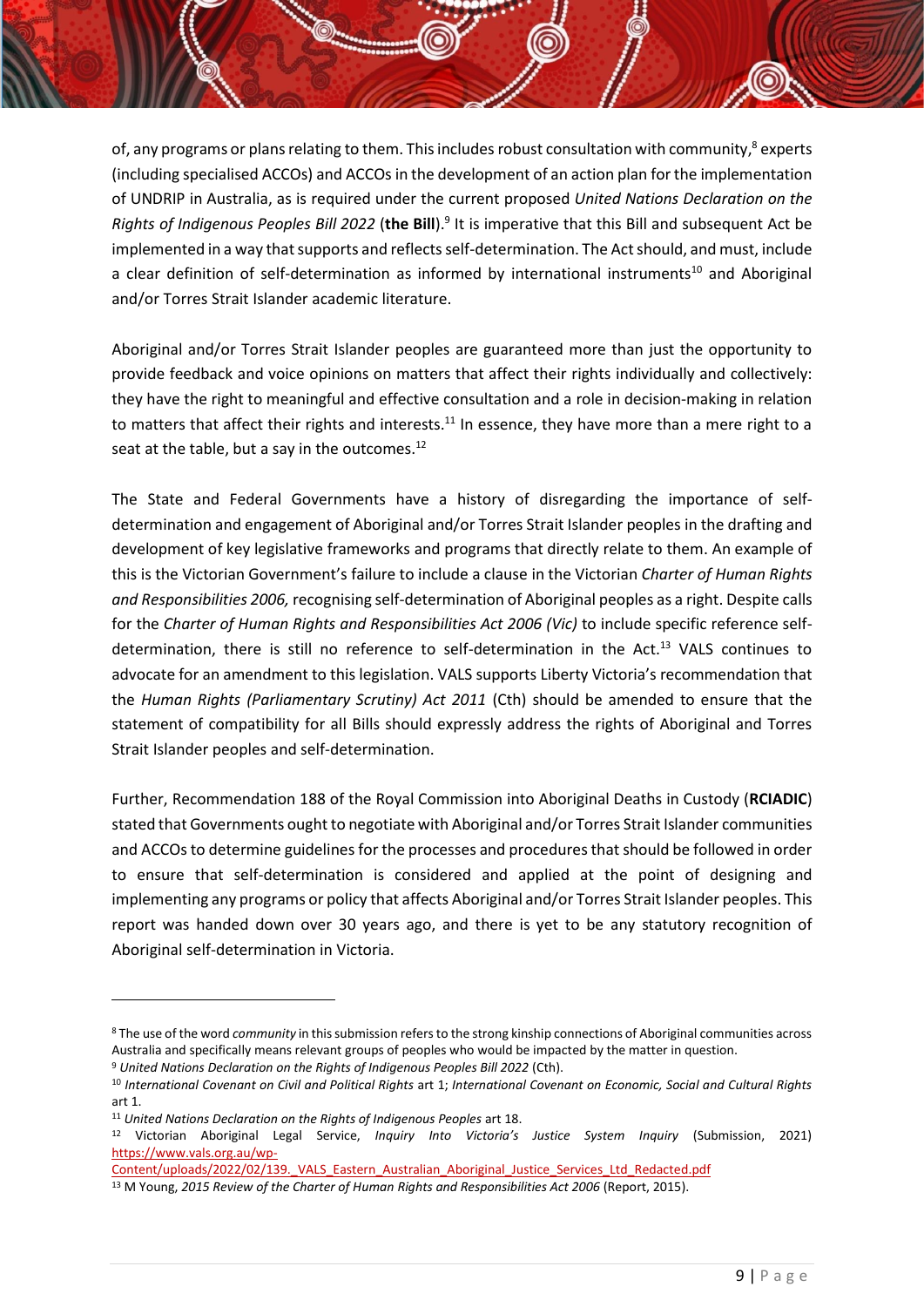Australia continues to be criticised on an international level for its lack of recognition of Aboriginal and/or Torres Strait Islander self-determination. In 2010, the Special Rapporteur on the rights of Indigenous peoples, Professor James Anaya, recommended that the 'the Commonwealth and state governments should review all legislation, policies, and programmes that affect Aboriginal and Torres Strait Islander [people], in light of the Declaration'.<sup>14</sup> In her visit to Australia in 2017, the Special Rapporteur, Victoria Tauli-Corpuz, noted that 'the policies of the Government do not duly respect the right to self-determination and effective participation…'<sup>15</sup>

Even when the Government has attempted to employ self-determination in legislation, the right has been misunderstood and consequently misapplied. An example of this is section 18 of the *Children*  Youth and Families Act (CYFA),<sup>16</sup> that confers specific powers on ACCOs to work within the framework of the colonial Act and exercise specific mandates in line with the Act. It cannot be said that empowering an ACCO to perform under the Act and within a framework that never intended to address and enshrine self-determination satisfies the elements of *choice* and *control*. This is not selfdetermination, this is employing an ACCO to enforce colonial frameworks, within the colonial justice system, without affording Aboriginal peoples, their representatives and ACCOs agency to develop and implement improved systems, that are grounded in Aboriginal culture, customs, law and lore. Inserting one-off sections into legislation devolving statutory authority to ACCOs, such as section 18 of the CYFA, is a step in the right direction, but is still not a manifestation of self-determination.

There is an ongoing lack of respect and acknowledgement of the importance of self-determination in the wider context. It is imperative that an Act such as the *United Nations Declaration on the Rights of Indigenous Peoples Bill 2022* (**the Bill**) is enacted to begin the process of statutory recognition of selfdetermination as an *inherent right* that Aboriginal and/or Torres Strait Islander peoples have. Should the Bill be enacted, ACCOs and community groups *must* be consulted in the development of the 'action plan' per section 9 of the Bill.<sup>17</sup> Additionally, a newly established, Aboriginal community controlled organisation, should also be afforded an opportunity to review and report on the Prime Minister's Progress Report in line with section 10 of the Bill.<sup>18</sup>

The right to self-determination is enshrined throughout all articles of UNDRIP, with many articles making specific reference to it.

<sup>14</sup> UN Human Rights Council, *Promotion and Protection of All human Rights, Civil, Political, Economic, Social and Cultural Rights, Including the Right to Development: Report by the Special Rapporteur on the Situation of Human Rights and*  Fundamental Freedoms of Indigenous People, James Anaya; The Situation of Indigenous Peoples in Australia, 4 March 2010, A/HRC/15.

<sup>15</sup> UN Human Rights Council, *Report of the Special Rapporteur on the Rights of Indigenous Peoples on Her Visit to Australia*, 8 August 2017, A/HRC/36/46/Add.2.

<sup>16</sup> *Children, Youth and Families Act* (Vic) s 18.

<sup>17</sup> *United Nations Declaration on the Rights of Indigenous Peoples Bill 2022* (Cth).

 $18$  Ihid.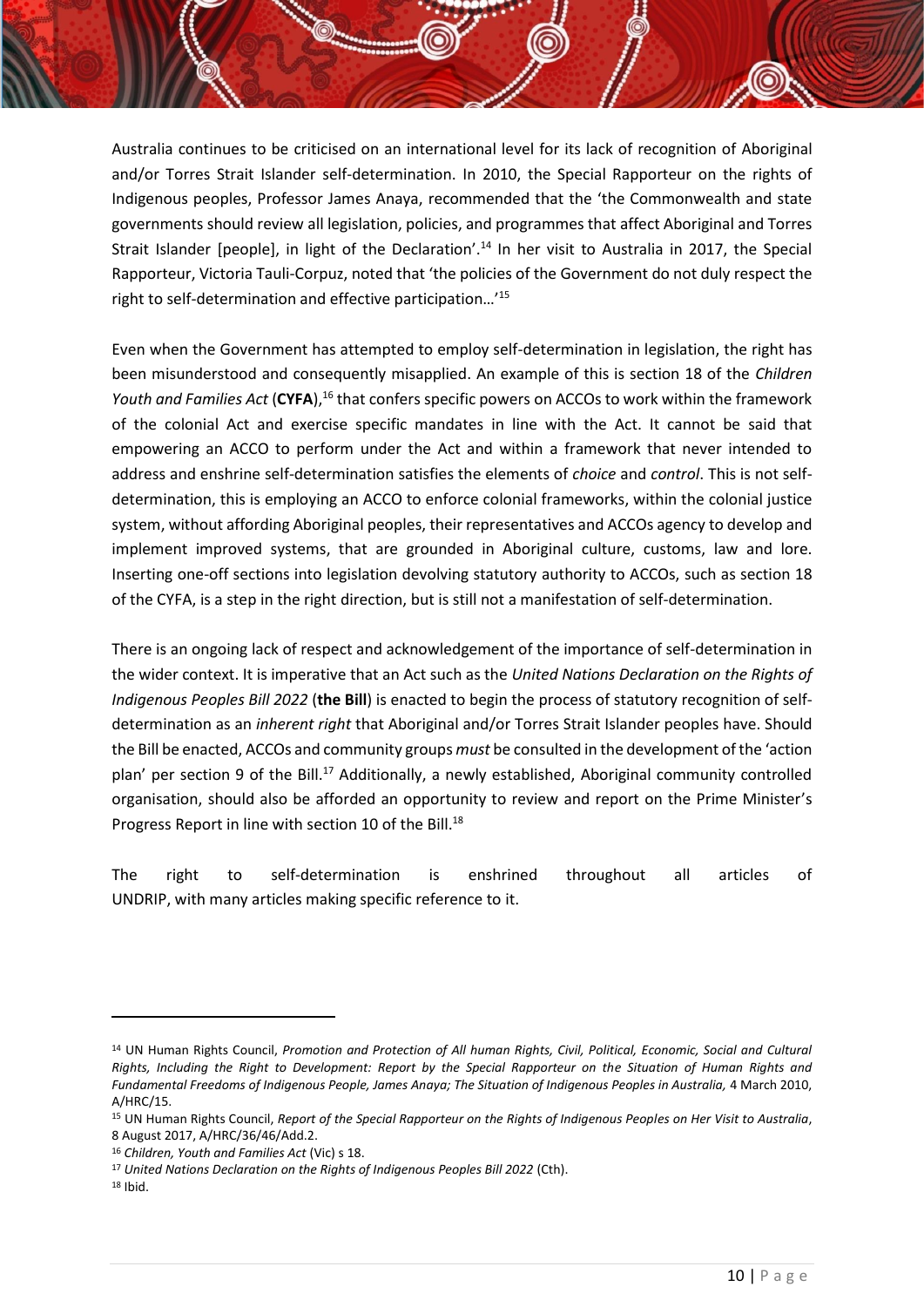Article 4 – Indigenous peoples, in exercising their right to self-determination, have the right to autonomy of self-government in matters relating to their internal and local affairs, as well as ways and means for financing their autonomous functions.

The role and function of ACCOs isimperative to the realisation of self-determination. The Government must adequately fund all ACCOs to ensure that all ACCOs can achieve their purpose to the highest standard. It is well-known by Government and Aboriginal communities that our services are underfunded, understaffed, under resourced and unable to achieve their purposes on a state-wide scale. Issues concerning the funding and resourcing of Aboriginal organisations and institutions have been highlighted by United Nations human rights bodies in criticisms of the Commonwealth Government,<sup>19</sup> and the issue has also been repeatedly identified by VALS in numerous submissions to the Victorian Government.<sup>20</sup>

The ability of ACCOs to effectively advocate for the interests of Aboriginal and/or Torres Strait Islander communities in Victoria is considerably impeded by the lack of adequate funding and resources to fulfil their respective mandates.<sup>21</sup> This means that Aboriginal and/or Torres Strait Islander communities in Victoria continue to be denied culturally safe legal services across the State, and ACCOs' ability to address systemic injustices across the legal and other systems is significantly undermined.

Article 5 – Indigenous peoples have the right to maintain and strengthen their distinct political, legal, economic and cultural institutions, while retaining their right to participate fully, if they so choose, in the political, economic, social and cultural life of the State.

There are some examples of progress towards Article 38 ("States in consultation and cooperation with Indigenous peoples, shall take the appropriate measures, including legislative measures, to achieve the ends of this Declaration." But Victoria still has a long way to go before self-determination is realised.

<sup>&</sup>lt;sup>19</sup> United Nations Committee on the Elimination of Racial Discrimination. 'Concluding observations on the eighteenth to twentieth periodic reports of Australia' (2017). UN Doc. CERD/C/AUS/CO/18-20, at 17-18; United Nations Committee on the Elimination of Racial Discrimination. 'Concluding observations of the Committee on the Elimination of Racial Discrimination: Australia' (2010). UN Doc. CERD/C/AUS/CO/15-17 at 15; United Nations Committee on Economic, Social and Cultural Rights. 'Concluding Observations on the fifth periodic report of Australia' (2017). UN Doc. E/C.12/AUS/CO/5, at 15-16; United Nations Human Rights Committee. 'Concluding observations on the sixth periodic report of Australia.' (2017) UN Doc. CCPR/C/AUS/CO/6, at 39-40 and 49-50, United Nations Human Rights Committee. 'Concluding observations of the Human Rights Committee: Australia. (2009) UN Doc. CCPR/C/AUS/CO/5, at 13 and 25.

<sup>&</sup>lt;sup>20</sup> See, for example Recommendations 7- 10 of VALS. 'Submission to the Royal Commission into Victoria's Mental Health System (July2019); Recommendations 1 and 3 of VALS. 'Submission to the Victorian Law Reform Commission Project: Improving the Response of the Justice System to Sexual Offences.' (March 2021); Recommendations 1 and 5-11 of VALS. 'Building Back Better: Victorian Aboriginal Legal Service COVID-19 Recovery Plan.' (February 2021). <sup>21</sup> VALS (n 12).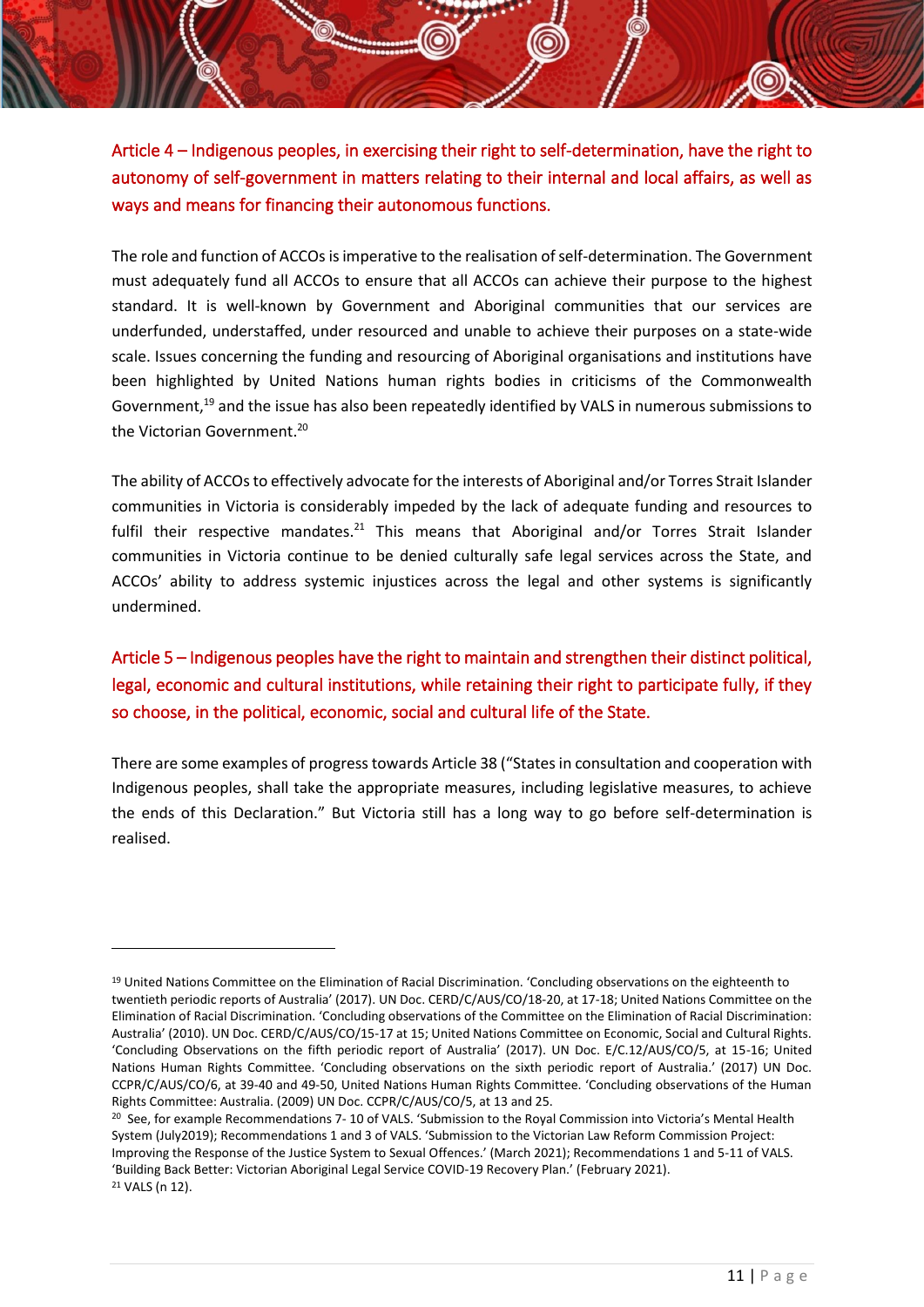For example, Aboriginal people in Victoria have the right to have their criminal matters heard in Koori Court,<sup>22</sup> albeit with certain types of offending being excluded.<sup>23</sup> Koori Court provides an incredibly important service and space for Victorian Aboriginal people engaging with the criminal legal system. Koori Court can be a healing space that encourages individuals to draw on the strength of their Aboriginality<sup>24</sup> and can improve a person's engagement with the sentencing process.

However, Article 5 is not fully recognised in the Koori Court system. Firstly, there is a limitation on what types of matters can be heard in Koori Court.<sup>25</sup> The limitation on certain offences being unable to be heard in the Koori Court system means that Aboriginal people charged with such offences do not have a choice between having their matter heard in Koori Court or the generalist courts. Aboriginal people should enjoy a right to decide if they want their matters to be finalised in Koori Court or the generalist alternative. Secondly, the Elder's role in the proceeding is limited to an advisory role, rather than a decision-making role. 26

Koori Court should be empowered to hear bail applications, hear unresolved contested matters, make Drug and Alcohol Treatment Orders where appropriate, and divert participants from the court system through the utilisation of culturally appropriate diversion plans.<sup>27</sup> Additionally, access to Koori Court must be improved through the establishment of Koori Courts in all regional Magistrates and Children's Courts.

The judicial officer<sup>28</sup> may be advised by the Elders and the Koori Court Officer in the process of determining a sentence, but the decision-maker holds the utmost power in the sentencing process. Whilst judicial decision makers who sit in Koori Court undertake specialised cultural awareness training to ensure that their practice is culturally informed, this does not equate to the full realisation of self-determination. Most relevant is the fact that Koori Courts continue to operate within the colonial system, and Aboriginal peoples' ability to shape the response to alleged offending is fettered by Victoria's criminal laws, bail and sentencing laws and criminal procedure laws, as well as established processes and practices of police, prosecution and courts.

<sup>22</sup> *Cemino v Cannan and Ors* [2018] VSC 535.

<sup>23</sup> *Magistrates Court Act 1989* (Vic), s 4F.

<sup>&</sup>lt;sup>24</sup> As is done in Aboriginal Community Justice Reports that are provided at sentencing. Read more about ACJR's at [https://www.vals.org.au/aboriginal-community-justice-reports/.](https://www.vals.org.au/aboriginal-community-justice-reports/) 

<sup>25</sup> *Magistrates Court Act* (n 21). <sup>26</sup> *Magistrates Court Act,* s4G.

<sup>&</sup>lt;sup>27</sup> VALS, *Submission to the Anti-Racism Strategy* (Submission, 2021) [<https://www.vals.org.au/wp](https://www.vals.org.au/wp-content/uploads/2022/01/VALS-submission-Anti-Racism-Strategy.pdf)[content/uploads/2022/01/VALS-submission-Anti-Racism-Strategy.pdf>](https://www.vals.org.au/wp-content/uploads/2022/01/VALS-submission-Anti-Racism-Strategy.pdf).

<sup>&</sup>lt;sup>28</sup> A Magistrate or Judge, depending on whether the matter is heard summarily in the Magistrates Court or by indictment in the County Court.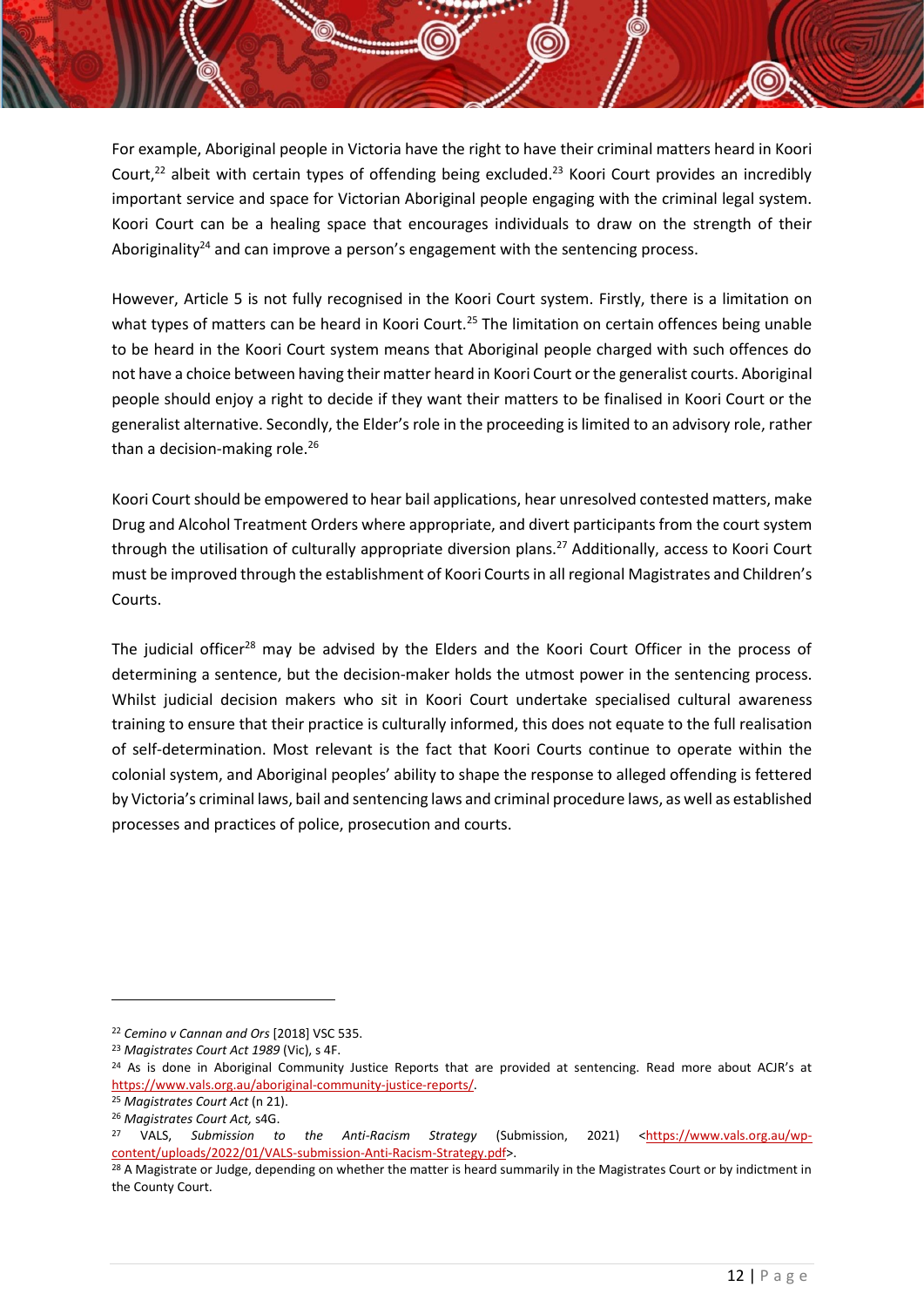Article 18 – Indigenous peoples have the right to participate in decision-making in matters which would affect their rights, through representatives chosen by themselves in accordance with their own procedures, as well as to maintain and develop their own Indigenous decisionmaking institutions.

The Victorian Government consistently fails to engage with the Aboriginal communities and ACCOs in the drafting of legislation and development of programs/projects that affect the Aboriginal community. While Treaty negotiations proceed, the Victorian Government cannot continue the current state of inertia with regards to properly implementing the rights enshrined in UNDRIP.

For example, in the past, the Government has sought to audit their own proposals by declaring there were no conflicts with Aboriginal cultural rights under section 15(2) of the *Charter of Human Rights and Responsibilities Act.* In accordance with Article 18 of UNDRIP, it is impossible for the Government to respect Aboriginal self-determination whilst unilaterally declaring that consultation with communities and their representatives and Aboriginal Community Controlled Organisations, such as the Land Councils and Traditional Owners, the Aboriginal Justice Caucus and VALS, is not required because the Government themselves has deemed the proposal compliant with Aboriginal cultural rights. The Government cannot make this decision on behalf of Aboriginal people, it must be the representative bodies created by, and accountable to, Aboriginal people that make these determinations. The Government's failures in this respect are especially egregious in light of the fact that Aboriginal and/or Torres Strait Islander people are not a monolithic group, and diversity of culture, language, lore and law among nations and peoples must be recognised, respected and celebrated. The Government's past and current failures to consult ACCOs in this process undermines its own ability to effectively reduce inequalities and improve outcomes for Aboriginal and/or Torres Strait Islander people.<sup>29</sup>

When the Government does engage with ACCOs and community, it is regularly not done in a way that is appropriate or comprehensive. Frequently, VALS and other ACCOs are consulted at the last available opportunity and provided with very restrictive timeframes to respond with comprehensive feedback on issues that directly and significantly impact on the communities that we serve. VALS and other ACCOs are already underfunded and overworked, meaning that it is incredibly difficult to provide comprehensive feedback on proposed matters. Our policy team needs sufficient time to engage with our legal and community justice programs services, in order to prepare comprehensive responses that are grounded in our clients' experiences, and incorporate the legal, technical and experiential expertise of our staff. The impacts of current Government processes are not limited to the short-term – our responses to particular pieces of work/consultations – but also the medium-to-long-term, with pressures on staff leading to challenges in staff retention across all areas (with high staff turnover leading, in turn, to loss of critical institutional knowledge and important relationships).

<sup>29</sup> VALS (n 12).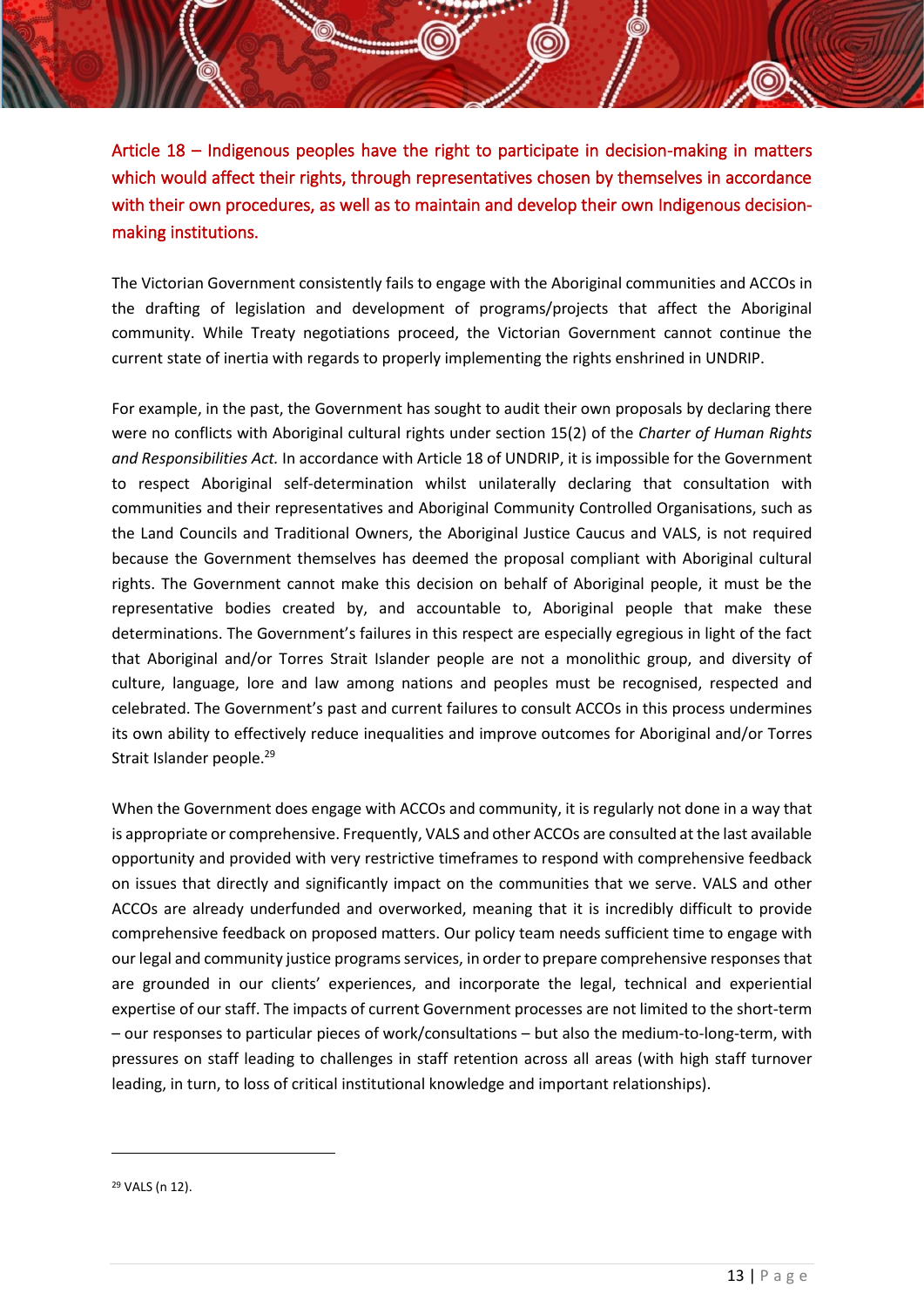Moreover, feedback from VALS is not typically reflected in the measures implemented by the Government, and little or no feedback is provided on why the feedback has not been taken into account.<sup>30</sup> The opportunities for more extensive, fruitful dialogue are very limited. And at times, there is not even an attempt to engage in genuine consultation with VALS on critical pieces of legislation that directly impact on Aboriginal communities. This is evidenced in the Victorian Government's recent, deliberate decision to exclude VALS from the consultation on the Aboriginal Statement of Recognition in the newly developed *Children Youth and Families Act*, despite our repeated requests to be consulted, given our expertise in representing families and children in contact with the Child Protection system.<sup>31</sup>

For further information regarding self-determination please see our key publications that address selfdetermination; [VALS' Community Fact Sheet on Self](https://www.vals.org.au/wp-content/uploads/2022/01/Community-fact-sheet-Aboriginal-Self-Determination.pdf)-Determination, [VALS' submission to the Inqui](https://www.vals.org.au/wp-content/uploads/2022/02/139._VALS_Eastern_Australian_Aboriginal_Justice_Services_Ltd_Redacted.pdf)ry [into the Criminal Justice System,](https://www.vals.org.au/wp-content/uploads/2022/02/139._VALS_Eastern_Australian_Aboriginal_Justice_Services_Ltd_Redacted.pdf) [VALS' submission to the Inquiry into Children of Imprisoned Parents](https://www.vals.org.au/wp-content/uploads/2022/05/VALS-Submission-to-Inquiry-into-Children-of-Imprisoned-Parents-FINAL-version.pdf), and VALS' [Submission to the Consultation on RACGP Standards for Health Services in Australian](https://www.vals.org.au/wp-content/uploads/2022/05/VALS-Submission-on-RACGP-Draft-Standards.pdf)  [Prisons.](https://www.vals.org.au/wp-content/uploads/2022/05/VALS-Submission-on-RACGP-Draft-Standards.pdf) In everything VALS does, we are guided by Aboriginal peoples' right to self-determination.

## **RECOMMENDATIONS**

**Recommendation 1.** The Federal Government should pass legislation to implement UNDRIP in Australia. Legislation implementing UNDRIP must:

- a) Enshrine the right of Aboriginal and Torres Strait Islander peoples and communities to selfdetermination, as defined under UNDRIP;
- b) Establish a clear pathway for implementing UNDRIP in Australia, including through a National Action Plan that is developed with Aboriginal communities and Aboriginal Community Controlled Organisations (**ACCO**s).

**Recommendation 2.** The *Human Rights (Parliamentary Scrutiny) Act 2011* (Cth) should be amended to require that statements of compatibility address the rights of Aboriginal and/or Torres Strait Islander peoples and self-determination.

**Recommendation 3.** Aboriginal and Torres Strait Islander peoples should have the opportunity to review and report on the Prime Minister's Progress Report annually. This will require dedicated funding, and may also involve the creation of a new Aboriginal organisation to perform this function.

**Recommendation 4.** Aboriginal communities and ACCOs must be able to function and make decisions without interference from non-Aboriginal entities.

<sup>30</sup> Ibid.

<sup>&</sup>lt;sup>31</sup> Minister Anthony Carbines refused to properly consult on legislation (8 June 2022), available at <https://www.vals.org.au/minister-anthony-carbines-refused-to-properly-consult-on-legislation/>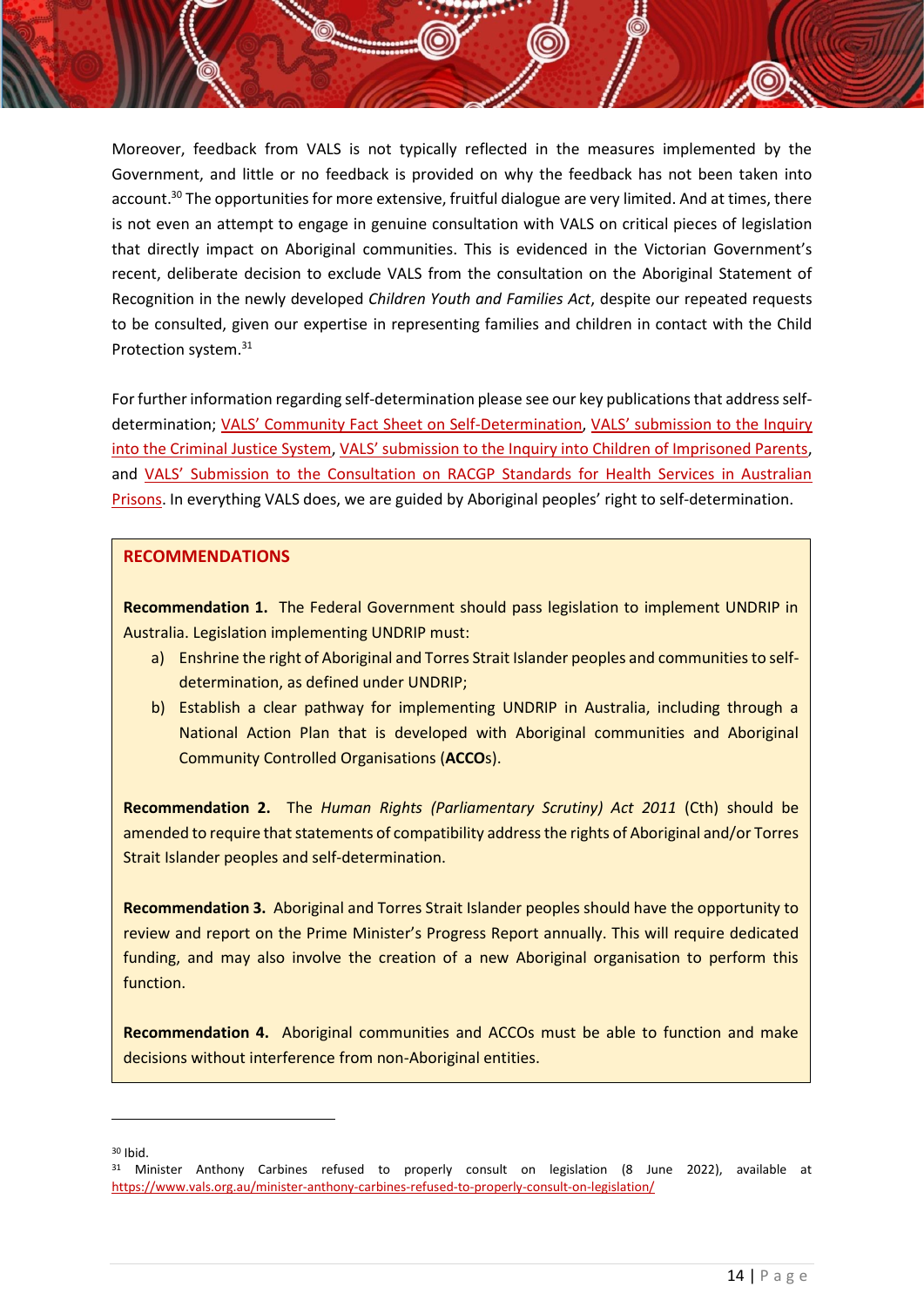**Recommendation 5.** ACCOs must receive adequate, long-term and sustainable funding to allow them to achieve their purpose.

# <span id="page-15-0"></span>**Free Prior and Informed Consent**

Article 19 UNDRIP provides that "States shall consult and cooperate in good faith with the [I]ndigenous peoples concerned through their own representative institutions in order to obtain their free, prior and informed consent before adopting and implementing legislative or administrative measures that may affect them."

There are three elements of FPIC:

**Free** – consent sought must be free from coercion, intimidation and manipulation.

**Prior** – consent must be sought sufficiently in advance of any authorisation or commencement of the relevant activity. Respect must be shown to time requirements of Indigenous consulting and consensus.

**Informed** – the provision of information to Indigenous communities covers a range of aspects. This includes the nature and scope of any proposed project or activity, the purpose and duration of the project or activity, what will be affected by the project or activity, an assessment of the impacts and potential risks, and procedures the project or activity may entail. $32$ 

As discussed under the self-determination section of this submission, the current standard of consultation with Aboriginal communities and ACCOs in Victoria, in relation to the development and implementation of programs and legislative and policy reform is poor. VALS is regularly engaged late in the piece, to provide a response or recommendations. Moreover, we are rarely provided with explanations as to why our feedback has not been taken into account.

ACCOs must be engaged at an early stage in the consultation process, in order to allow them to meaningfully engage with their communities and other expert organisations, as well as consulting internally, to provide considered and robust responses and recommendations. When ACCOs and Aboriginal communities are consulted at latest stage of the process, it is abundantly evident that the consultation is a tokenistic 'tick-box' activity. The continuous late engagement of ACCOs is a manifestation of systemic racism and demonstrates the Government's lack of genuine commitment to the implementation of UNDRIP.

<sup>32</sup> UN OHCHR, *Free, Prior and Informed Consent of Indigenous Peoples,* (Factsheet, September 2013); Australian Human Rights Commission, *2010 Social Justice Report* (Report, 2011).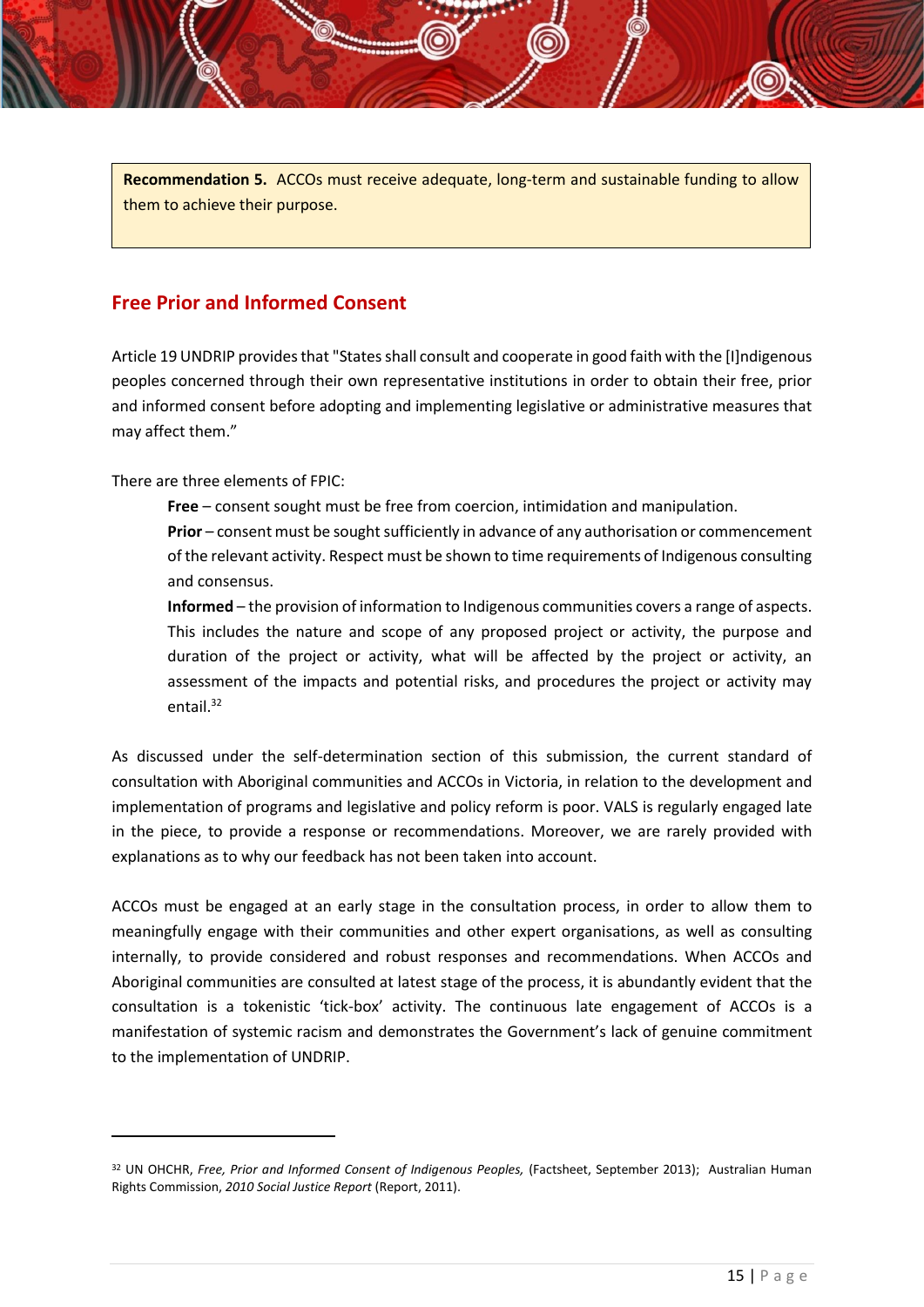## **RECOMMENDATIONS**

**Recommendation 6.** Aboriginal and/or Torres Strait Islander communities and ACCOs must be genuinely consulted at the earliest possible opportunity in the development of programs, policies and legislation that impact Aboriginal and Torres Strait Islander communities. Genuine consultation means allowing adequate time for Aboriginal and/or Torres Strait Islander communities to provide feedback and explaining why or why not, their feedback is taken into account.

**Recommendation 7.** The Free, Prior and Informed Consent (**FPIC**) of Aboriginal and/or Torres Strait Islander peoples must be respected by all Australian Governments.Governments must put in place effective mechanismsto allow Aboriginal and/or Torres Strait Islander people to provide FPIC on issues that affect them, if they choose to.

# <span id="page-16-0"></span>**Indigenous Data Sovereignty (IDS) and Indigenous Data Governance (IDG)**

The 2018 Indigenous Data Sovereignty Summit in Australia developed the following definitions for key concepts relating to IDS and IDG:

- Indigenous data is "information or knowledge, in any format or medium, which is about and may affect Indigenous peoples both collectively and individually."33
- IDS refers to "the right of Indigenous peoples to exercise ownership over Indigenous Data. Ownership of data can be expressed through the creation, collection, access, analysis, interpretation, management, dissemination and reuse of Indigenous Data."<sup>34</sup>
- IDG refers to "the right of Indigenous Peoples to autonomously decide what, how and why Indigenous Data are collected, accessed and used. It ensures that data on or about Indigenous peoples reflects our priorities, values, cultures, worldviews and diversity."<sup>35</sup>

The nature of the relationship between data concerning Aboriginal peoples and IDS/IDG can be described as follows:

- The right of Aboriginal peoples, individually and collectively, to access and collect data obtained about Aboriginal individuals and communities,
- The right of Aboriginal peoples, individually and collectively, to exercise control over the manner in which data concerning Aboriginal individuals and communities is gathered, managed and utilised.

It is also important to note that both IDS and IDG require the meaningful and effective participation of Aboriginal peoples before decisions are made in relation to policies and legislation concerning Indigenous data.

<sup>33</sup> Indigenous Data Sovereignty, Communique. Indigenous Data Sovereignty Summit, 20 June 2018, p. 1. <sup>34</sup> Ibid.

 $35$  Ibid.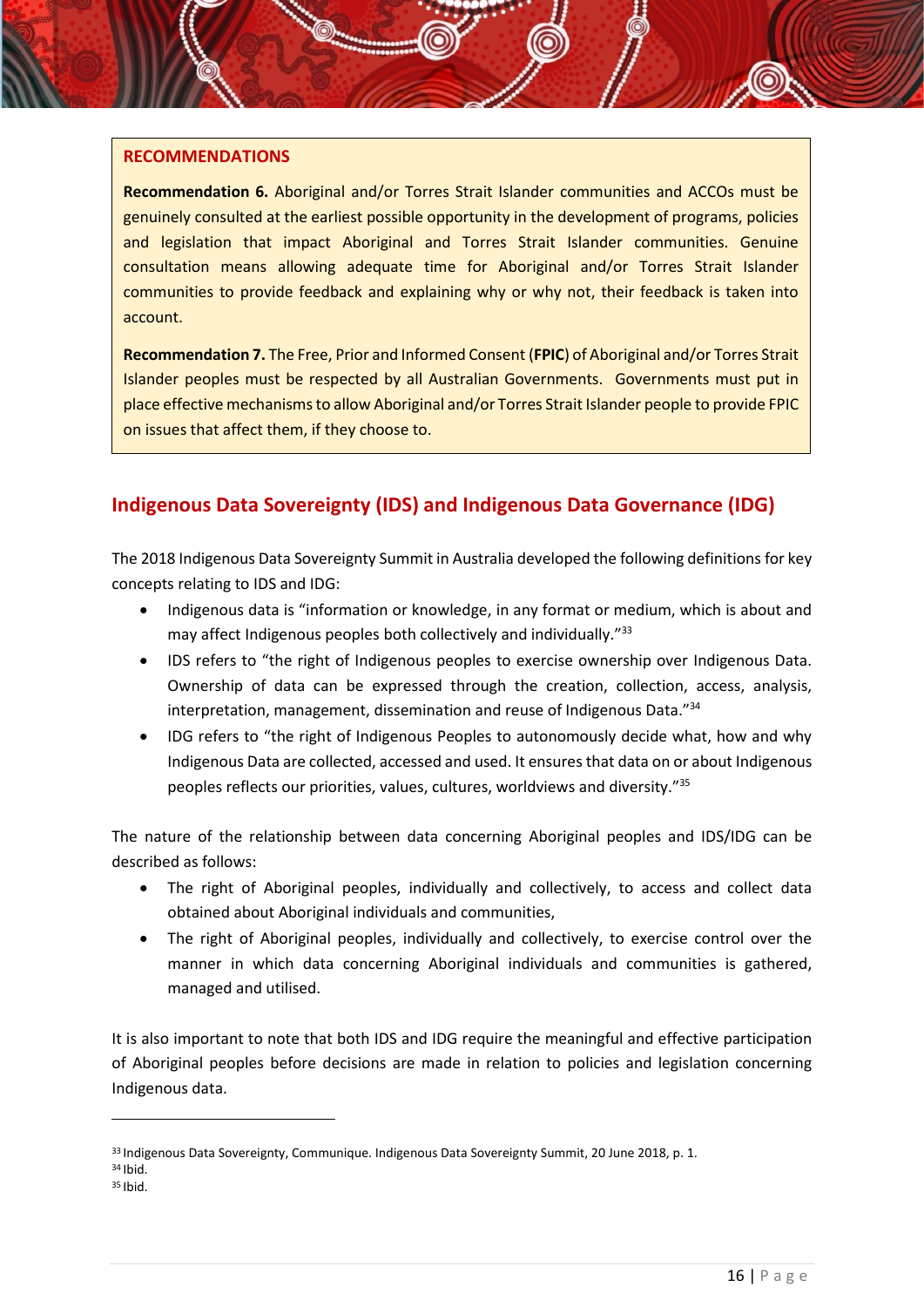Although progress towards Indigenous Data Sovereignty in Victoria has been limited, the Victorian Government has explicitly acknowledged that:

- "Aboriginal ownership and control of data is a key enabler of self-determination";
- "Aboriginal communities and organisations should have governance, choice and control over data collected from and about their communities";
- "Ensuring data sovereignty means Aboriginal community-controlled organisations have the information they need to make decision about the communities they serve… In working towards a partnership approach, Victoria recognises that ACCOs are best placed to hold control of data that relates to their own communities."<sup>36</sup>

Aboriginal and/or Torres Strait Islander communities and ACCOs must have access to and control over the way data that relates to Aboriginal and Torres Strait Islander communities is collected, managed and used. The realisation of IDG and IDS is fundamental to empowering Aboriginal and Torres Strait Islander communities and their representatives and expert organisations to advocate for change.

Currently, IDG and IDS are not recognised in Australia. Many international human rights instruments recommend collecting and analysing disaggregated data to determine and address inequalities and discrimination.<sup>37</sup> Disaggregated data is crucial for understanding racism in all its forms and developing evidence-based policies and initiatives. Currently, there are significant gaps in the data that is available regarding Aboriginal and/or Torres Strait Islander people and racism in Victoria, including in relation to experiences of racism by Aboriginal and/or Torres Strait Islander people.<sup>38</sup> Under Article 1 and 2 of UNDRIP, Indigenous peoples have a right to be free from any form of discrimination. This includes systemic racism. In failing to collect such data, the Government cannot analyse and develop an appropriate framework to address the inequalities that Aboriginal and/or Torres Strait Islander people experience.

VALS has faced many challenges in accessing relevant data relating to Aboriginal and/or Torres Strait Islander communities and their experiences. This includes: data not being collected or disaggregated so as to identify Aboriginal and/or Torres Strait Islander people, data being held by multiple data custodians with no mechanism for consolidation or sharing this data with Aboriginal and/or Torres Strait Islander communities, and refusal to provide data. Even when data is provided to VALS, it is often provided on the basis that it cannot be used publicly. These obstacles to accessing data about Aboriginal people are contrary to the principles of IDG, IDS and the right to self-determination. ACCOs should be able to access any data relating to Aboriginal and/or Torres Strait Islander people and have a right to disseminate or use the data as they see fit.

<sup>36</sup> Victorian State Government, *Victorian Closing the Gap Implementation Plan 2021-2023*, p. 46.

<sup>37</sup> United Nations Department of Economic and Social Affairs, *The State of the World's Indigenous Peoples: Implementing the United Nations Declaration on the Rights of Indigenous Peoples,* 2019, ST/ESA/371.

<sup>38</sup> VALS, Submission on Victoria's Anti-Racism Strategy (Submission, 2021) [<https://www.vals.org.au/wp](https://www.vals.org.au/wp-content/uploads/2022/01/VALS-submission-Anti-Racism-Strategy.pdf)[content/uploads/2022/01/VALS-submission-Anti-Racism-Strategy.pdf>](https://www.vals.org.au/wp-content/uploads/2022/01/VALS-submission-Anti-Racism-Strategy.pdf).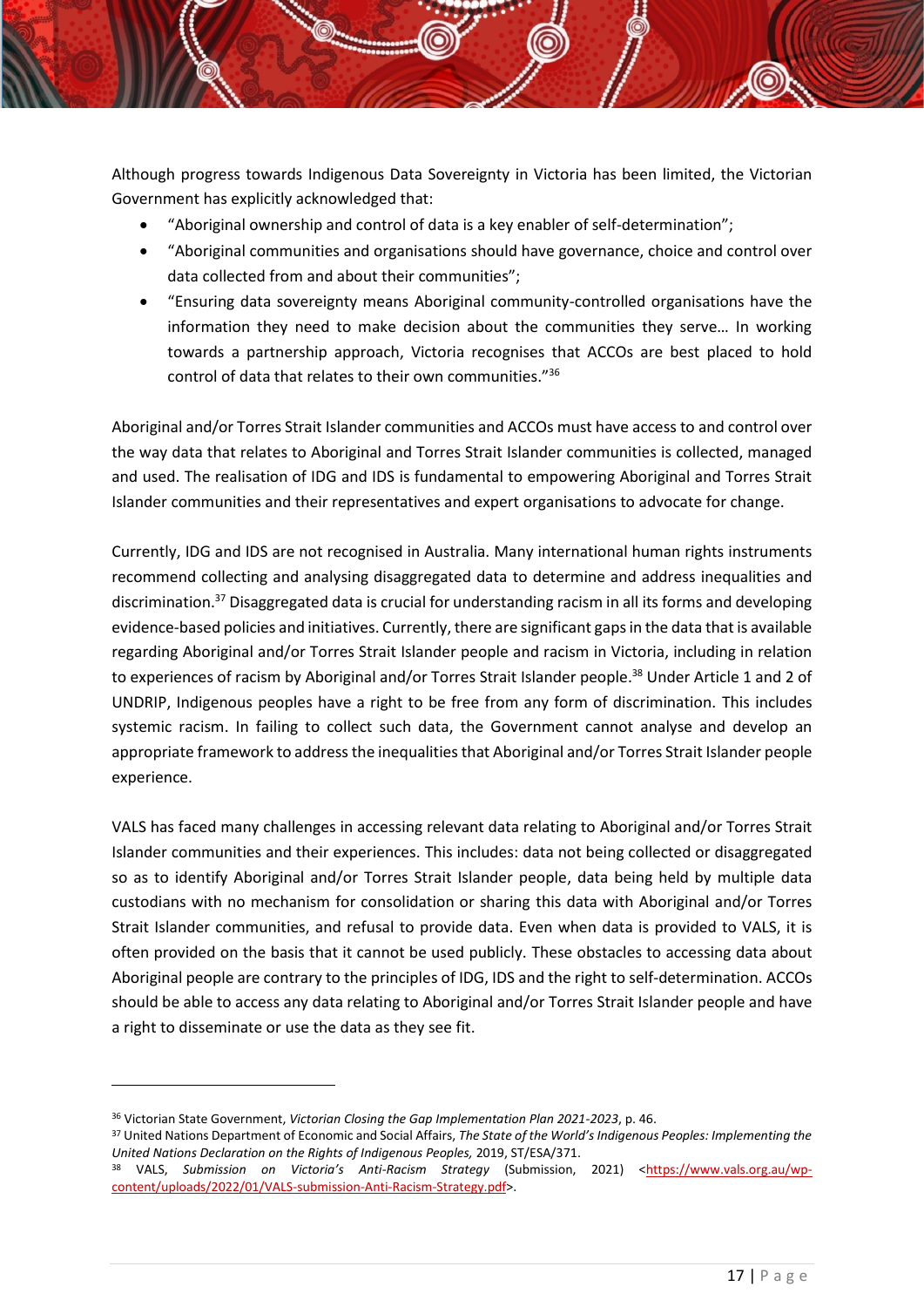Other jurisdictions have made significant progress in implementing IDS and IDG, which can help to inform Australia's approach on this issue, including British Colombia, Canada. In the Parliament of British Colombia, legislation that provides a crucial framework for addressing the inequalities of data access and availability in relation to Indigenous peoplesis currently being considered. The *Anti-Racism Data Act* provides a framework that addresses the systemic racism experienced by Indigenous and other racialised communities in accessing Government programs and services. It also provides a framework for the collection and use of data in relation to Indigenous peoples.

The current state of data regarding Aboriginal and Torres Strait Islander people in Australia is discriminatory. The system must be reformed in order to encourage positive change and allow for full realisation of IDG, IDS and self-determination.

## **Anti-Racism Data Bill (British Colombia, Canada) 2022**

In May 2022, British Colombia became the first government in North America to introduce an [Anti-](https://www.bclaws.gov.bc.ca/civix/document/id/bills/billscurrent/3rd42nd:gov24-3)[Racism Data Bill](https://www.bclaws.gov.bc.ca/civix/document/id/bills/billscurrent/3rd42nd:gov24-3). The Act aims to "[dismantle systemic racism and discrimination](https://news.gov.bc.ca/releases/2022PREM0027-000673)" by helping to "identify gaps in programs and services, and allow government to better meet the needs of Indigenous, Black and racialized British Colombians." It will also help advance Indigenous data sovereignty (IDS) and Indigenous Data Governance (IDG), by establishing a process for government t[o seek consent from Indigenous communities](https://news.gov.bc.ca/releases/2022PREM0027-000673) to use their data.

The Act follows a [major report](https://bchumanrights.ca/wp-content/uploads/BCOHRC_Sept2020_Disaggregated-Data-Report_FINAL.pdf) by the BC Office of the Human Rights Commissioner in 2020, which recommended that the Government legislate the collection, use and disclosure of demographic data for social change. According to the report:

*By making systemic inequalities in our society visible, data can lead to positive change. The same data, used or collected poorly, can reinforce stigmatization of communities, leading to individual and community harm.*

The Act has been co-developed with Indigenous leadership under the *[Declaration on the Rights of](https://laws-lois.justice.gc.ca/eng/acts/U-2.2/)  [Indigenous Peoples Act 2021](https://laws-lois.justice.gc.ca/eng/acts/U-2.2/)*, which provides a road map for implementing the [United Nations](https://www.un.org/development/desa/indigenouspeoples/wp-content/uploads/sites/19/2018/11/UNDRIP_E_web.pdf)  [Declaration on the Rights of Indigenous Peoples \(UNDRIP\) in Canada.](https://www.un.org/development/desa/indigenouspeoples/wp-content/uploads/sites/19/2018/11/UNDRIP_E_web.pdf)

The Act provides a framework for collecting personal information for the purposes of identifying and eliminating systemic racism and advancing racial equity. In particular, it provides for:

- Public bodies can be required to collect and disclose information, including personal information, for the purpose of identifying and eliminating systemic racism and advancing racial equity;
- Development of data standards and directives, including to support culturally safe collection, use and disclosure of personal information;
- Annual publication of statistics or other information respecting systemic racism and racial equality, in consultation and cooperation with Indigenous peoples whose rights or interests could be affected;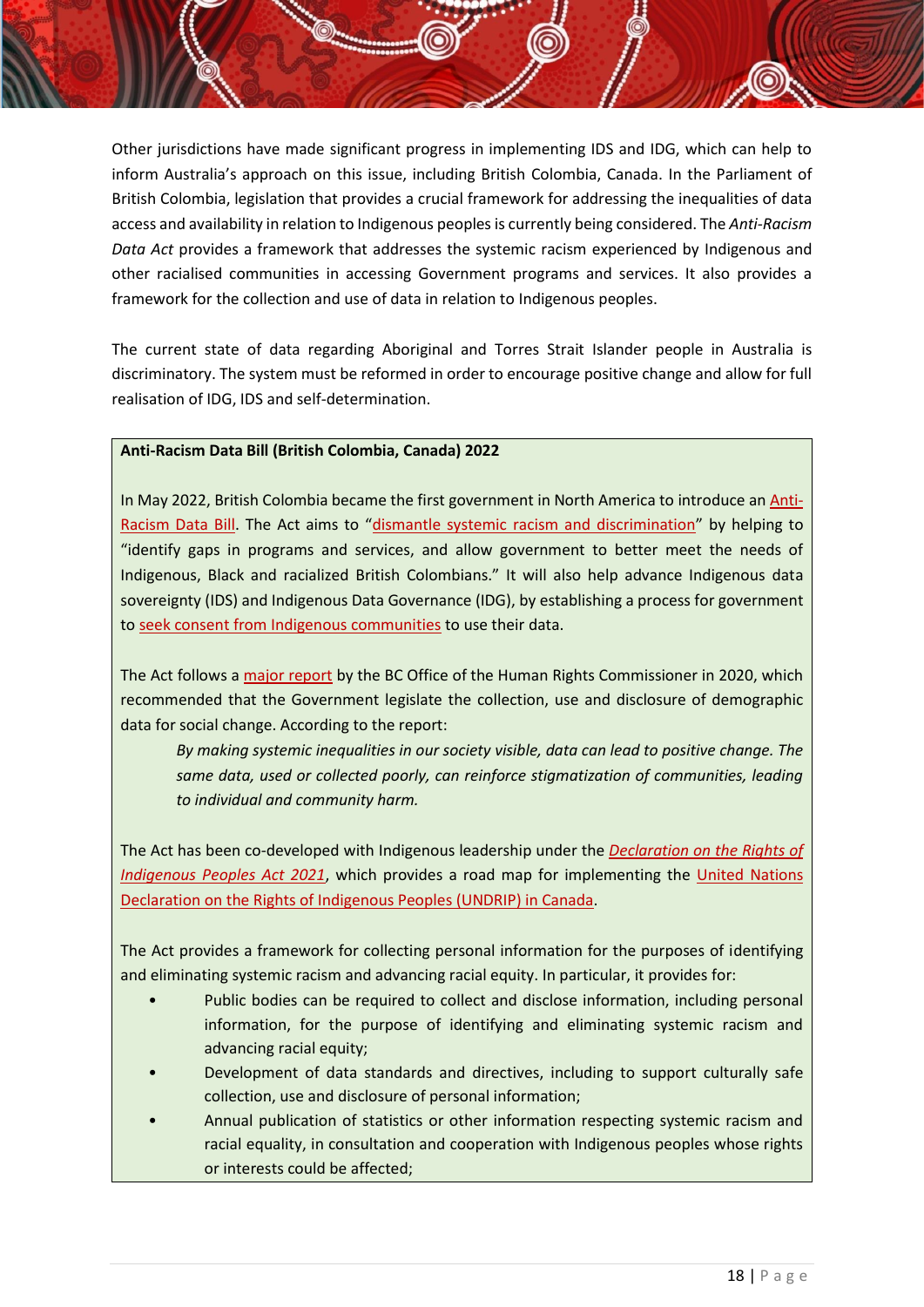- Annual identification of research priorities relating to the identification and elimination of systemic racism and advancement of racial equality, in consultation and cooperation with Indigenous peoples whose rights or interests may be affected by the research;
- Creation of an anti-racism data committee composed of a majority of individuals who are racialised - to collaborate with the government on how data is collected and used;
- An enforcement mechanism to ensure that public bodies are complying with the Act.

## **RECOMMENDATIONS**

**Recommendation 9.** Indigenous Data Sovereignty and Indigenous Data Governance should be enshrined in all legislation that relates to and impacts upon Aboriginal and/or Torres Strait Islander people. In particular, relevant legislation should enshrine the rights of Aboriginal and/or Torres Strait Islander people individually and Aboriginal peoples collectively:

- a) To access and collect data obtained about Aboriginal and/or Torres Strait Islander individuals and communities;
- b) To exercise control over the manner in which data concerning Aboriginal and/or Torres Strait Islander individuals and communities is gathered, managed and utilised.

**Recommendation 10.** State, Territory and Federal Governments should make disaggregated data available to Aboriginal and/or Torres Strait Islander communities and ACCOs.

**Recommendation 11.** Data about Aboriginal and/or Torres Strait Islander people should be owned and controlled by Aboriginal and/or Torres Strait Islander people and their representatives.

**Recommendation 12.** Data about Aboriginal and/or Torres Strait Islander people must be readily available to ACCOs for the use in advocacy work and the development of programs.

**Recommendation 13.** Data about Aboriginal and/or Torres Strait Islander people should not be provided to ACCOs with the caveat that they cannot use or disseminate the data (with the exception of legislative requirements under privacy laws).

# <span id="page-19-0"></span>**Strengthening Legal Protection of Human Rights**

**Removal of Aboriginal and/or Torres Strait Islander children from their families, communities, culture and Country**

Article 7(2) of UNDRIP provides that "Indigenous peoples have the collective right to live in freedom, peace and security as distinct peoples and shall not be subjected to any act of genocide or any other act of violence, including forcibly removing children of the group to another group."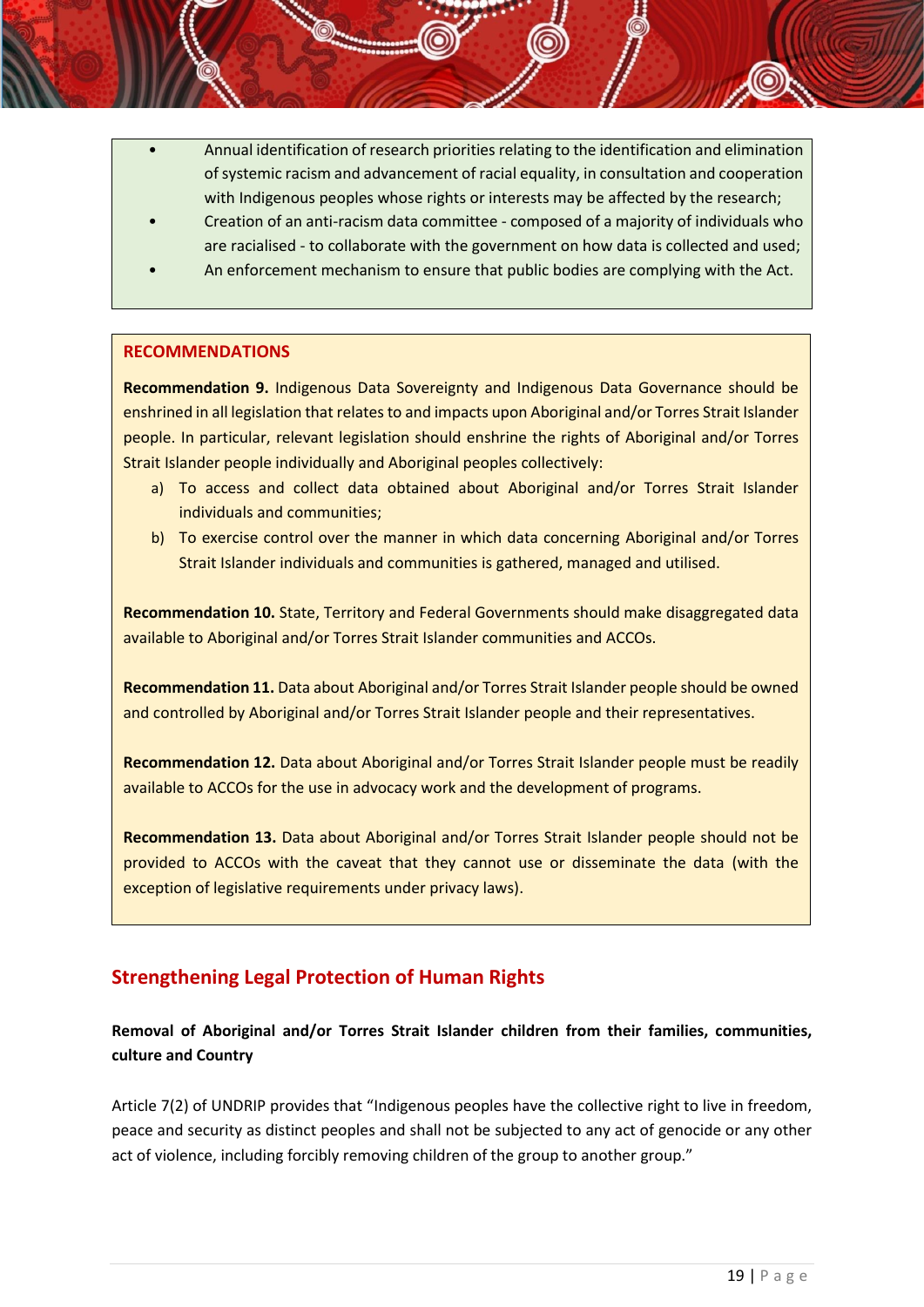Further, article 8(1) provides that "Indigenous peoples and individuals have the right not to be subjected to forced assimilation or destruction of their culture."

Incorporating both of these articles into Federal and State/Territory legislation in Australia is a critical way of providing protection to Aboriginal and/or Torres Strait Islander families, who continue to have their children removed at devastatingly high rates. Rates of Aboriginal and Torres Strait Islander children in care in Victoria are the highest in Australia and the state continues to report the highest overrepresentation of Aboriginal and Torres Strait Islander children in out-of-home care in the country.

Although significant progress has been made in Victoria in transferring the case management of Aboriginal children in out of home care to Aboriginal Community Controlled Organisations (rather than the government),<sup>39</sup> the child protection system continues to be characterised by systemic racism and punitive approaches that fail to provide early intervention and support that many families need.

In particular, the following key issues in the child protection system have a significant impact on Aboriginal and/or Torres Strait Islander families:

- Permanency arrangements: In 2014, the Children, Families and Youth Act *2005* was amended to impose a 12-month timeframe for parent(s) to address protective concerns and achieve reunification with their children.<sup>40</sup> In certain circumstances, the court may extend the timeframe for an additional 12 months, if reunification is likely to be achieved or a permanent alternative sought.<sup>41</sup> The rigid timeframes have had a significant impact on Aboriginal and/or Torres Strait Islander families, as they fail to take into account the stress and trauma resulting from Child Protection intervention and child removal from parent(s), which is destabilising for children (particularly Aboriginal and/or Torres Strait Islander children). Additionally, there has been limited access to programs and services during the COVID-19 pandemic.
- Failure to comply with the Aboriginal Child Placement Principle (**ACPP**), and lack of accountability for this non- compliance. This includes failure to place children in accordance with the ACPP placement hierarchy, and failure to ensure that Aboriginal children in out-ofhome-care have meaningful Cultural Support Plans, developed in a timely manner. Concerns about non-compliance and the lack of transparency and accountability have been raised consistently, including by VALS, $42$  the Commission for Children and Young People<sup>43</sup> and Victoria Legal Aid. 44

<sup>&</sup>lt;sup>39</sup> As of June 2021, 50% of Aboriginal and Torres Strait Islander children in out-of-home care have now been transitioned to be case managed by ACCOs, which represents a minimal increase of 1% over the previous year.

<sup>40</sup> Section 287A(2), *Children, Youth and Families Act 2005* (Vic).

<sup>41</sup> Section 287A(3), *Children, Youth and Families Act 2005* (Vic).

<sup>42</sup> VALS, Submission to Anti-Racism Strategy, December 2021.

<sup>43</sup> CCYP, *In the Child's Best Interests*, above note **Error! Bookmark not defined.**; CCYP, *Always Was, Always Will Be Aboriginal Children*, above note **Error! Bookmark not defined.**.

<sup>44</sup> VLA, *Achieving Safe and Certain Homes for Children*, above note **Error! Bookmark not defined.**.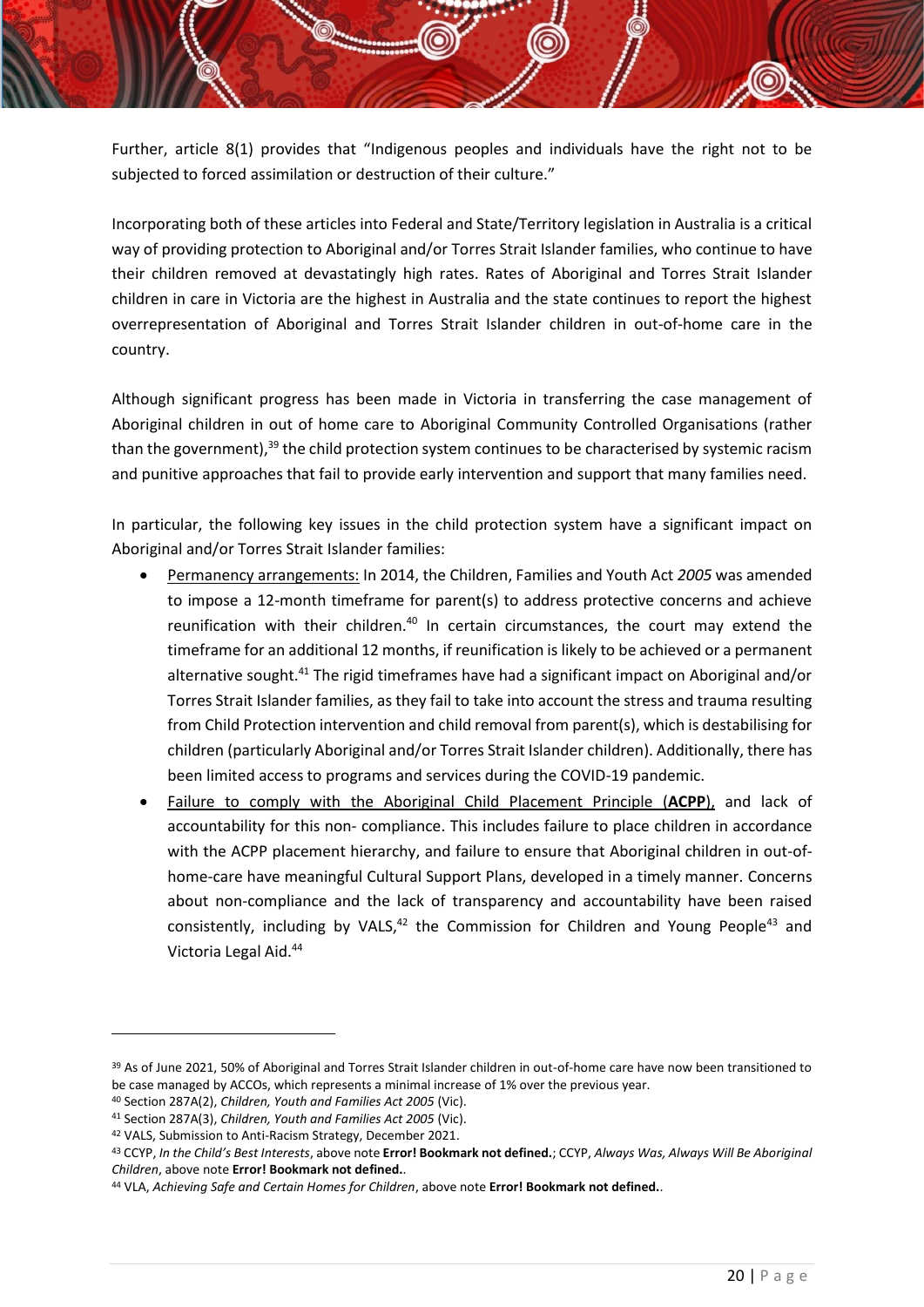## **Gatekeeping of Aboriginality by Victoria Police**

Article 33 of UNDRIP provides that "Indigenous peoples have the right to determine their own identity or membership in accordance with their customs and traditions. This does not impair the right of [I]ndigenous individuals to obtain citizenship of the States in which they live."

Practices continue to take place in Victoria which undermine the right of Aboriginal and/or Torres Strait Islander persons and communities to determine their Aboriginality. For example, we are aware through our Custody Notification Service (**CNS**) that Victoria Police continue to dispute or question the claims of people detained in police custody that they are Aboriginal and/or Torres Strait Islander.<sup>45</sup>

It is not a matter for Victoria Police to confirm or question a person's Aboriginality, regardless of what information they may have about them in their system or whether the person who has been arrested and taken into police custody has previously identified as Aboriginal. This practice by police is not only inappropriate, but harmful, in light of Australia's history of dispossession, the Stolen Generations, and the devastating impact this has had on Aboriginal communities, that manifests itself today as intergenerational trauma, and for some, disconnection from land, culture and community.

Additionally, practices such as these have a significant impact on access to support and services, such as the CNS, which provides a critical safeguard against deaths in custody, but its efficacy is undermined when police question the Aboriginality of someone they have detained.

## **Equivalency of healthcare in prisons**

Article 24(2) of UNDRIP provides that "Indigenous individuals have an equal right to the enjoyment of the highest attainable standard of physical and mental health. States shall take the necessary steps with a view to achieving progressively the full realization of this right."

Article 24 reinforces article 12 of the *International Covenant on Economic, Social and Cultural Rights* which has been ratified by Australia, with the effect of creating legally binding obligations.

Although Victoria has a *Charter of Human Rights and Responsibilities*, the Charter does not include the right to health. However, in the inquest into the death of Yorta Yorta woman, Aunty Tanya Day, the Victorian Coroners Court has found that in custodial settings, Section 22<sup>46</sup> requires police and prison staff to ensure access to medical care, given that people detained are completely dependent on the state to provide for their health.

<sup>45</sup> Ibid.

<sup>46</sup> Section 22 provides that all persons deprived of liberty must be treated with humanity and with respect for the inherent dignity of the human person.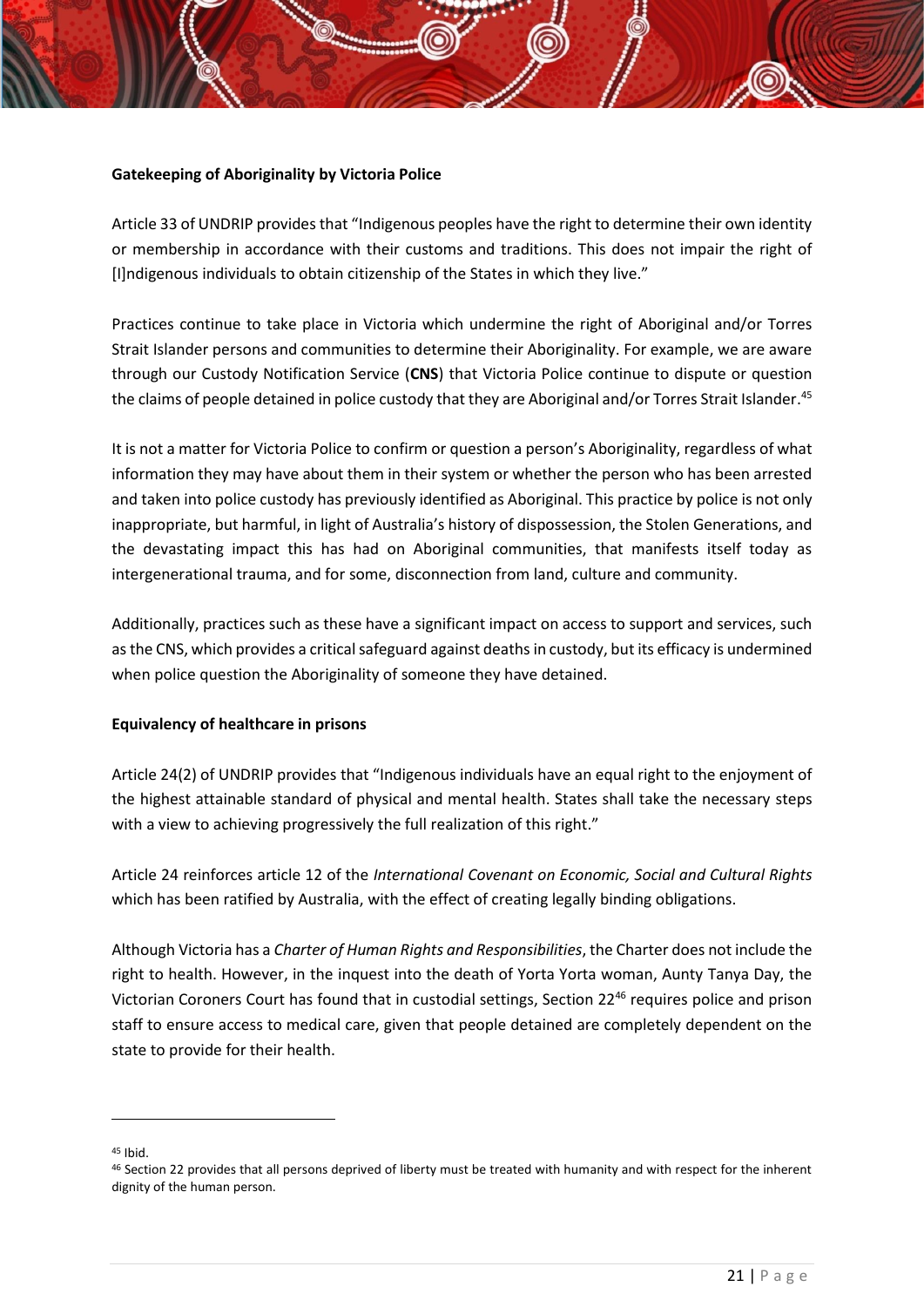Additionally, the United Nations Standard Minimum Rules for the Treatment of Prisoners (**the Mandela Rules**) make clear that "prisoners should enjoy the same standards of health care that are available in the community, and should have access to necessary healthcare services free of charge, without discrimination on the grounds of their legal status."

Despite this, access to culturally safe health care for Aboriginal and/or Torres Strait Islander people in custody continues to be undermined by:

- Provision of health care in Victorian prisons by private contractors, through the Department of Justice and Community Safety rather than the Department of Health, resulting in deficient healthcare services and lack of scrutiny and transparency;
- Systemic and individual racism within the custodial healthcare system;
- Lack of access to Medicare and Pharmaceutical Benefits Scheme (PBS) for people in prisons;<sup>47</sup>
- Inability for Aboriginal Community Controlled Health Organisations (**ACCHO**s) to provide inreach culturally safe healthcare services, because of exclusion of Medicare and the PBS;
- Lack of sustainably resourced, culturally appropriate health services and programs to meet the mental health and social and emotional wellbeing needs of Aboriginal and/or Torres Strait Islander people in prison.

A Guardian analysis of 474 Aboriginal and/or Torres Strait Islander Deaths in Custody since 1991, published in April last year, for the 30th anniversary of the Royal Commission into Aboriginal Deaths in Custody,, found that:

For both Aboriginal and Torres Strait Islander people and non-Indigenous people, the most common cause of death was medical problems, followed by self-harm. However, Indigenous people who died in custody were three times more likely not to receive all necessary medical care, compared to non-Indigenous people. For Indigenous women, the result was even worse – less than half received all required medical care prior to death.

Aboriginal and Torres Strait Islander women were less likely to have received all appropriate medical care before death (54%) compared to men (36%). Agencies such as police watch houses, prisons, and hospitals did not follow all of their own procedures in 43% of the cases in which Aboriginal and Torres Strait Islander people died, compared to 19% of the cases of non-Indigenous people.

<sup>47</sup> For further details, see VALS Submission to the Inquiry into Victorian's Criminal Justice System pp. 220, available at: [https://www.vals.org.au/wp-](https://www.vals.org.au/wp-content/uploads/2022/02/139._VALS_Eastern_Australian_Aboriginal_Justice_Services_Ltd_Redacted.pdf)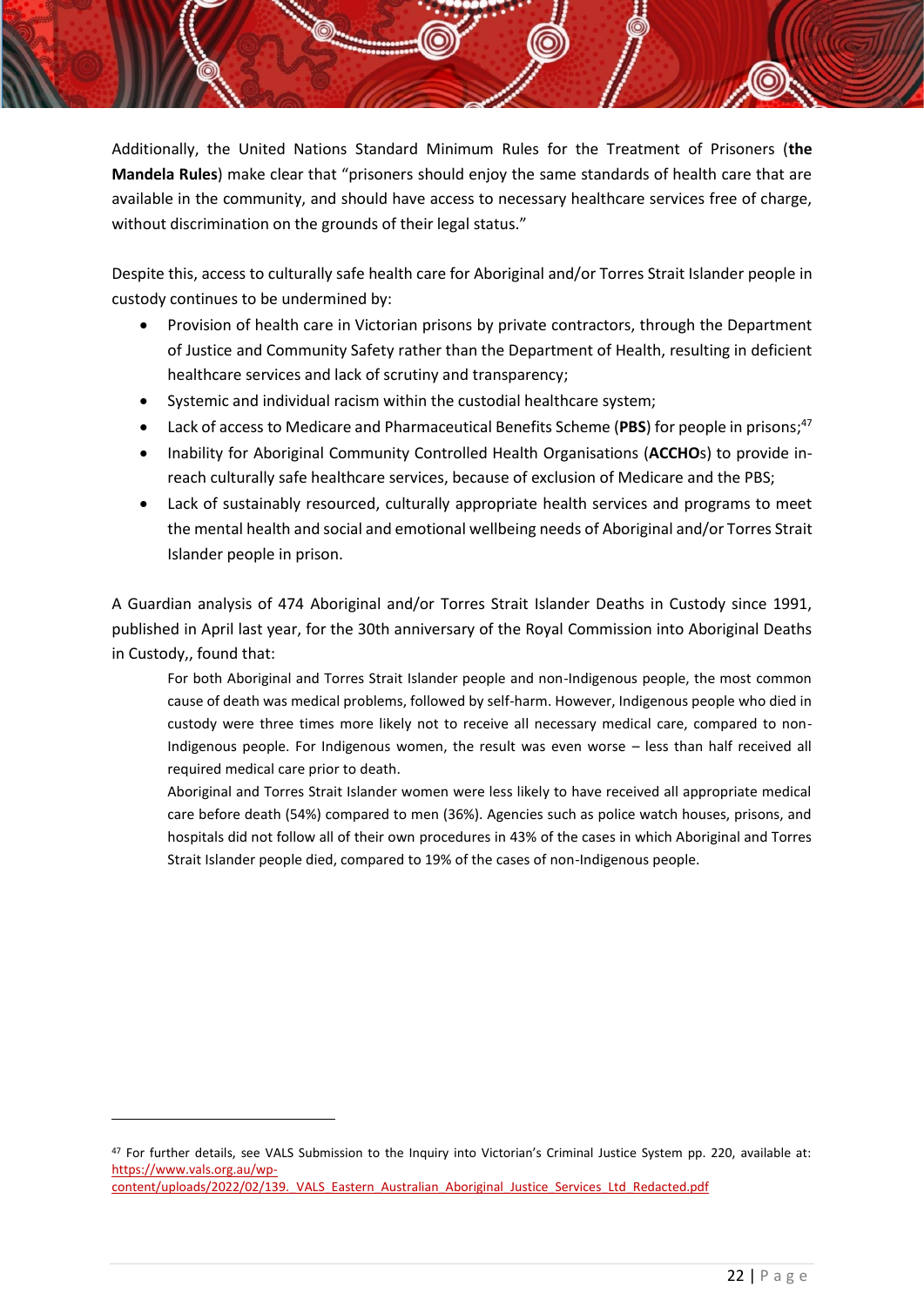#### **Coronial Inquest into the death of Veronica Marie Nelson**

Inadequate healthcare in prisons in Victoria was recently examined during the Coronial Inquest into the death of Veronica Marie Nelson, a proud Gunditjmara, Dja Dja Wurrung, Wiradjuri and Yorta Yorta woman, who died at Dame Phyllis Frost Centre on 2 January 2020.

VALS represented Veronica's partner, Percy Lovett during the inquest. The following extracts are from Percy's written submissions to the Coroner:

*The total neglect of Veronica and the denial of her basic humanity and dignity by numerous individuals and by the private and Victorian government organisations with responsibility for her treatment and care, was more than merely 'inadequate' or 'deficient'. It was deliberate. It was grossly negligent. It was inhumane. It was brutal. It was torturous. It killed her. <sup>48</sup>*

*Had the Victorian Government listened to the advocacy of Aboriginal and Torres Strait Islander peoples and organisations, and enacted the genuine systemic reforms demanded by RCIADIC and by Aboriginal organisations since RCIADIC, Veronica would be alive. She would not have died alone, in pain, calling for her father and screaming out for help. More than mere words are required.<sup>49</sup>*

*No one should die while suffering the cruelty of "physical pain and psychological pain", powerless, denied medical treatment, uncared for and ignored by those who held her life and welfare in their hands.<sup>50</sup>*

The importance of equivalence of care to Aboriginal and/or Torres Strait Islander people in prison was recognised by the Royal Commission into Aboriginal Deaths in Custody more than thirty years ago. Recommendation 150 of the Royal Commission was that "health care available to persons in correctional institutions should be of an equivalent standard to that available to the general public," and specifically identified access to mental health and AOD services and the importance of culturally safe care. Equivalence of care is also the underlying goal of other RCIADIC recommendations regarding healthcare in prisons and police custody, including Recommendations 127, 252, 152, 154, 133, 265 and 283.

<sup>48</sup> Submissions on behalf of Uncle Percy Lovett, [7], available at: [2022.06.17-Submissions-of-Uncle-Percy-Lovett-Veronica-](https://www.vals.org.au/wp-content/uploads/2022/06/2022.06.17-Submissions-of-Uncle-Percy-Lovett-Veronica-Nelson-Inquest.pdf)[Nelson-Inquest.pdf \(vals.org.au\)](https://www.vals.org.au/wp-content/uploads/2022/06/2022.06.17-Submissions-of-Uncle-Percy-Lovett-Veronica-Nelson-Inquest.pdf)

<sup>49</sup> Submissions on behalf of Uncle Percy Lovett, [5], available at: [2022.06.17-Submissions-of-Uncle-Percy-Lovett-Veronica-](https://www.vals.org.au/wp-content/uploads/2022/06/2022.06.17-Submissions-of-Uncle-Percy-Lovett-Veronica-Nelson-Inquest.pdf)[Nelson-Inquest.pdf \(vals.org.au\)](https://www.vals.org.au/wp-content/uploads/2022/06/2022.06.17-Submissions-of-Uncle-Percy-Lovett-Veronica-Nelson-Inquest.pdf)

<sup>50</sup> Submissions on behalf of Uncle Percy Lovett, [16], available at: [2022.06.17-Submissions-of-Uncle-Percy-Lovett-Veronica-](https://www.vals.org.au/wp-content/uploads/2022/06/2022.06.17-Submissions-of-Uncle-Percy-Lovett-Veronica-Nelson-Inquest.pdf)[Nelson-Inquest.pdf \(vals.org.au\)](https://www.vals.org.au/wp-content/uploads/2022/06/2022.06.17-Submissions-of-Uncle-Percy-Lovett-Veronica-Nelson-Inquest.pdf) [16]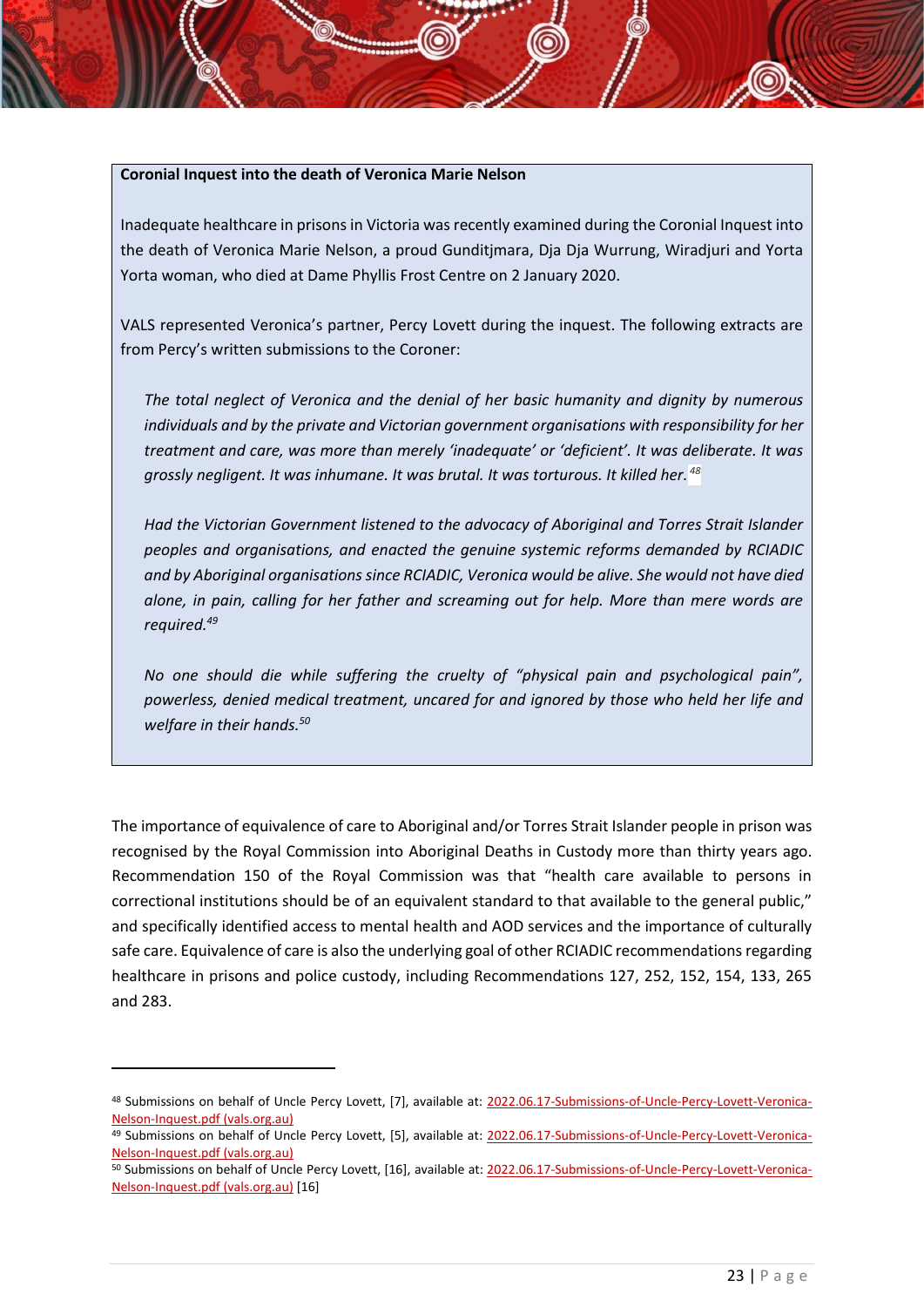Incorporating UNDRIP into domestic legislation will provide important legal protection for the right to health of Aboriginal and/or Torres Strait Islander people, including Aboriginal and/or Torres Strait Islander people in detention in Victoria. It will help to ensure that more Aboriginal and/or Torres Strait Islander people do not die in custody due to negligent and inadequate healthcare and treatment.

## **Harmful practices in prisons**

Article 7(1) of UNDRIP provides that "Indigenous individuals have the rights to life, physical and mental integrity, liberty and security of person." Implementing article 7(1) into domestic law will provide much needed protection for Aboriginal people currently detained in Victorian prisons, who are subjected to harmful and degrading practices such as strip searching and solitary confinement.

## *Solitary confinement*

The UN Mandela Rules define solitary confinement as the "'confinement of prisoners for 22 hours or more a day without meaningful human contact," and define prolonged solitary confinement as solitary confinement for a time period in excess of 15 consecutive days.<sup>51</sup> They state that solitary confinement "shall be used only in exceptional cases as a last resort, for as short a time as possible and subject to independent review, and only pursuant to the authorization by a competent authority."<sup>52</sup> They prohibit the use of solitary confinement for people "with mental or physical disabilities when their conditions would be exacerbated by such measures."<sup>53</sup>

The UN Havana Rules, which focus on children, state that "all disciplinary measures constituting cruel, inhuman or degrading treatment shall be strictly prohibited, including corporal punishment, placement in a dark cell, closed or solitary confinement or any other punishment that may compromise the physical or mental health of the juvenile concerned."<sup>54</sup> The Committee on The Rights of the Child has reiterated that solitary confinement should not be used on children.<sup>55</sup>

Solitary confinement is a fundamentally harmful practice. As Lachsz and Hurley have noted:

Solitary confinement is 'strikingly toxic to mental functioning' and can cause long-term, irreversible harm (Grassian, 2006, p. 354). As documented by Walsh et al. (2020), the cruel impact of the practice has been recognised in case law from Australia and across the world.

Solitary confinement has a particularly detrimental impact on Aboriginal and Torres Strait Islander people, with the Royal Commission into Aboriginal Deaths in Custody noting the 'extreme anxiety

<sup>51</sup> Rule 44 of the Mandela Rules.

<sup>52</sup> Rule 45(1), ibid.

<sup>53</sup> Rule 45(2), ibid.

<sup>54</sup> Rule 6.7 of the Havana Rules.

<sup>55</sup> United Nations Committee on the Rights of the Child (2019). General Comment No. 24 on children's rights in the child justice system, at (95(h).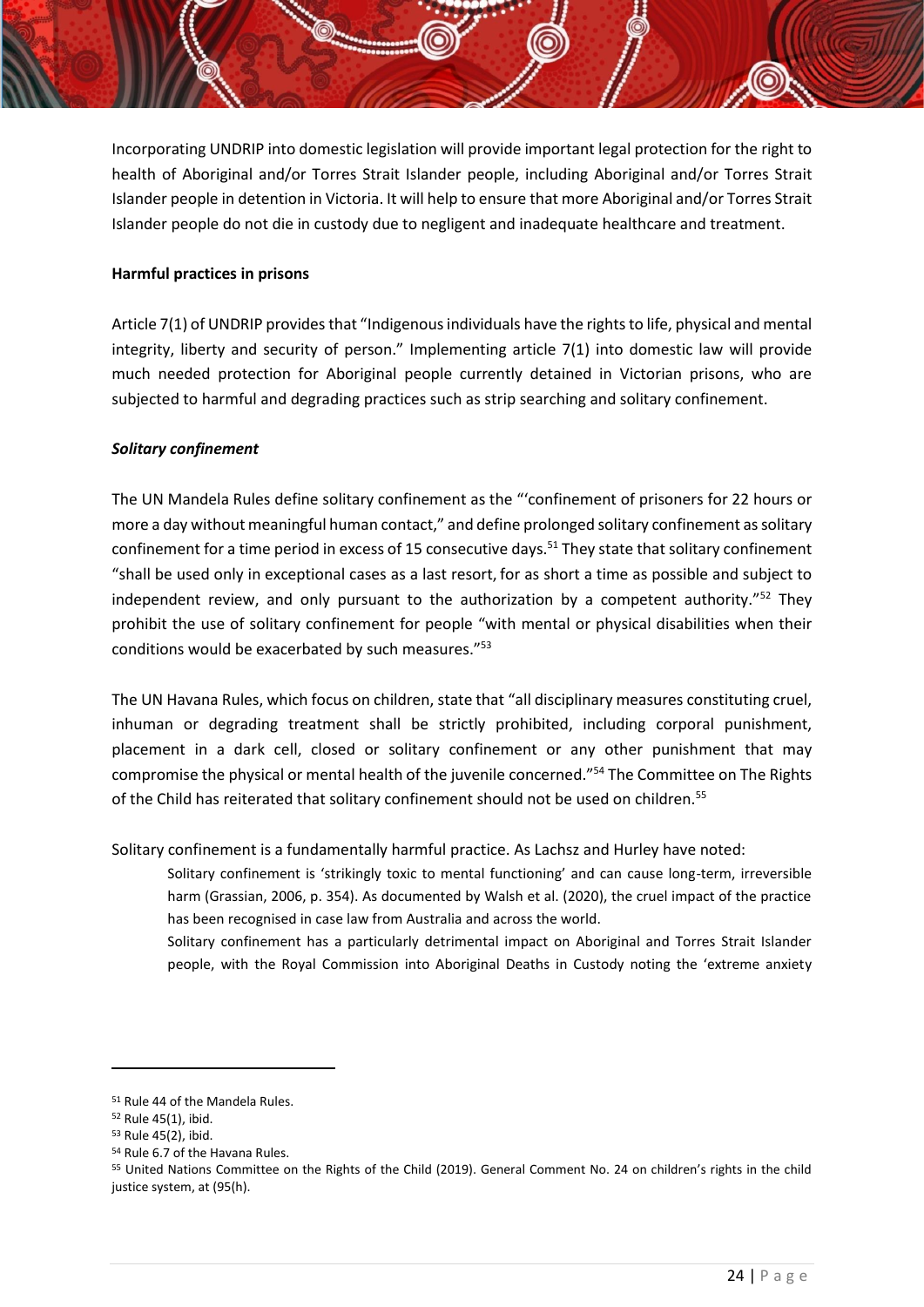suffered by Aboriginal prisoners committed to solitary confinement' and that it is 'undesirable in the highest degree that an Aboriginal prisoner should be placed in segregation or isolated detention'.<sup>56</sup>

In August 2021, VALS hosted a webinar on the harms of solitary as part of its *Unlocking Victorian Justice* webinar series. The recording of the webinar can be viewe[d here.](https://www.youtube.com/watch?v=_nF-eMm1ePI&t=10s) VALS encourages Committee members to view this webinar, which outlines the medical evidence in relation to the harms of solitary confinement (both during and after incarceration) and includes the stories of people with lived experience of this archaic and barbaric practice.

Solitary confinement has a particularly detrimental impact on Aboriginal and/or Torres Strait Islander people, with the Royal Commission into Aboriginal Deaths in Custody noting that it is "undesirable in the highest degree that an Aboriginal person in prison should be placed in segregation or isolated detention."<sup>57</sup> Protective and Transfer Quarantine in prisons to limit the spread of COVID-19 has amounted to solitary confinement in Victoria, as these regimes were not accompanied by extensive safeguards for the wellbeing of detained people. VALS is aware of include people being permitted only 12 minutes out of their cell per day, with no opportunity to exercise.

### *Strip searching*

The law in Victoria allows incarcerated people to be strip searched when there is a belief based on reasonable grounds that the search is necessary for the security or good order of the prison, or the safety or welfare of any incarcerated person, or that the incarcerated person being searched is hiding something that may pose a risk.<sup>58</sup> The standards for strip searching in Victoria are lower than those in other Australian jurisdictions.<sup>59</sup>

Through our work with Aboriginal and/or Torres Strait Islander people who have been imprisoned, we know the inherently harmful and devastating impacts of practices such as strip searching and urine testing. These practices can often be used as a tool of power and control by police and prison officers. They can also re-traumatise people in prison and can be used discriminatorily against Aboriginal and/or Torres Strait Islander people. Harmful practices in prison can impact a person's ability to heal even once they are back in the community.

People in prison are far more likely to have a history of trauma than the general population. Upwards of three quarters of imprisoned women in Australia are victim-survivors of domestic abuse and sexual

<sup>58</sup> S. 45 of the *Corrections Act 1986*.

<sup>&</sup>lt;sup>56</sup> Lachsz and Hurley, 'Why practices that could be torture or cruel, inhuman and degrading treatment should never have formed part of the public health response to the COVID-19 pandemic in prisons' (2021)

<sup>57</sup> Human Rights Law Centre et al. (2021), *Joint open letter on ongoing and arbitrary use of 14 day quarantine in prisons*. Available at https://www.hrlc.org.au/s/Open-letter-29-March-2021.pdf.

<sup>&</sup>lt;sup>59</sup> In adult prisons in New South Wales, strip searches can only be performed when absolutely necessary<sup>59</sup> and never involve body cavity searches. See Inspector of Custodial Services, New South Wales (2020). Inspection standards: For adult custodial services in New South Wales, at 40.9 and 40.13. In the ACT, strip searching is only performed on reasonable grounds and in the least restrictive manner possible, while respecting the dignity of the detainee. See Inspector for Custodial Services, ACT (2019). ACT Standards for Adult Correctional Services, Standard 28.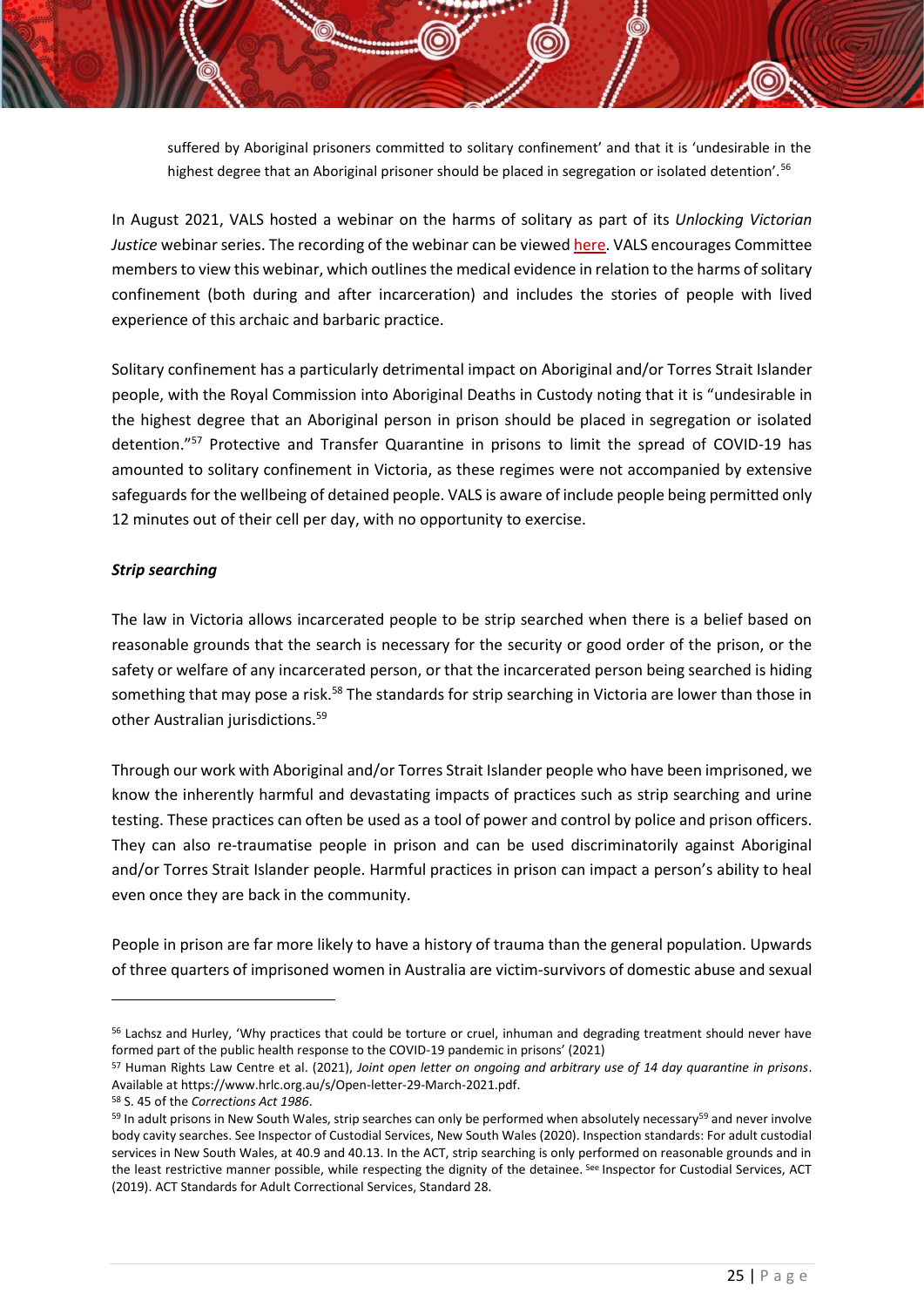violence. These issues disproportionately affect Aboriginal and Torres Strait Islander people, who are 13.9 times more likely to be imprisoned in Victoria than non-Aboriginal people.

Evidence shows that strips searching is often over-used, ineffective in uncovering contraband, and unnecessary. There is also evidence that strip searching practices and powers are prone to abuses of power by prison guards. Some data shows that Aboriginal and/or Torres Strait Islander people in prison are subjected to disproportionate rates of strip searching compared to non- Aboriginal and/or Torres Strait Islander people.

- In the ACT women's prison between October 2020 and April 2021, 58% of strip searches were of Aboriginal women, who made up only 44% of the prison population.<sup>60</sup>
- In 2017, the Victorian Ombudsman identified "a significant number of routine and unnecessary strip searches", including searches of detained people before and after receiving visits, in violation of the Victorian Charter, the Mandela Rules, and prison policy. The Ombudsman recommended this practice should immediately cease; that recommendation was not accepted by the Government.<sup>61</sup>
- In 2021, IBAC exposed serious misconduct in the way that strip searches are managed and conducted. Several specific incidents of inappropriate searches were investigated by IBAC, which found that staff were unfamiliar with the human rights standards supposed to govern their behaviour and that prison management did not properly investigate complaints about inappropriate searches.<sup>62</sup> Most concerningly, IBAC reported that the General Manager of Port Phillip Prison told its investigators that strip searches were "one of the options available to assert control" over people in prison.<sup>63</sup>

### *Thompson v Minogue*

The issue of routine strip searching in prisons in Victoria has been considered by both the Supreme Court and the Victorian Court of Appeal in a case brought by Dr. Craig Minogue.

In 2021, the Supreme Court held that the order that Dr Minogue submit to urine testing and strip searches before urine testing breached his rights to privacy and dignity and humane treatment under Sections 13 and 22 of the Victorian Charter.

 $60$  Dani Larkin (2021), 'Excessive strip-searching shines light on discrimination of Aboriginal women in the criminal justice system', *The Conversation*. Accessed at [https://theconversation.com/excessive-strip-searching-shines-light-on](https://theconversation.com/excessive-strip-searching-shines-light-on-discrimination-of-aboriginal-women-in-the-criminal-justice-system-163969)[discrimination-of-aboriginal-women-in-the-criminal-justice-system-163969.](https://theconversation.com/excessive-strip-searching-shines-light-on-discrimination-of-aboriginal-women-in-the-criminal-justice-system-163969)

<sup>61</sup> IBAC (2021), *Special report on corrections*, p54. Accessed at [https://www.ibac.vic.gov.au/docs/default-source/special](https://www.ibac.vic.gov.au/docs/default-source/special-reports/special-report-on-corrections---june-2021.pdf?sfvrsn=ee450c8c_2)[reports/special-report-on-corrections---june-2021.pdf?sfvrsn=ee450c8c\\_2.](https://www.ibac.vic.gov.au/docs/default-source/special-reports/special-report-on-corrections---june-2021.pdf?sfvrsn=ee450c8c_2) 

<sup>62</sup> IBAC (2021), *Special report on corrections*, p54, 62.

<sup>63</sup> Ibid, p53.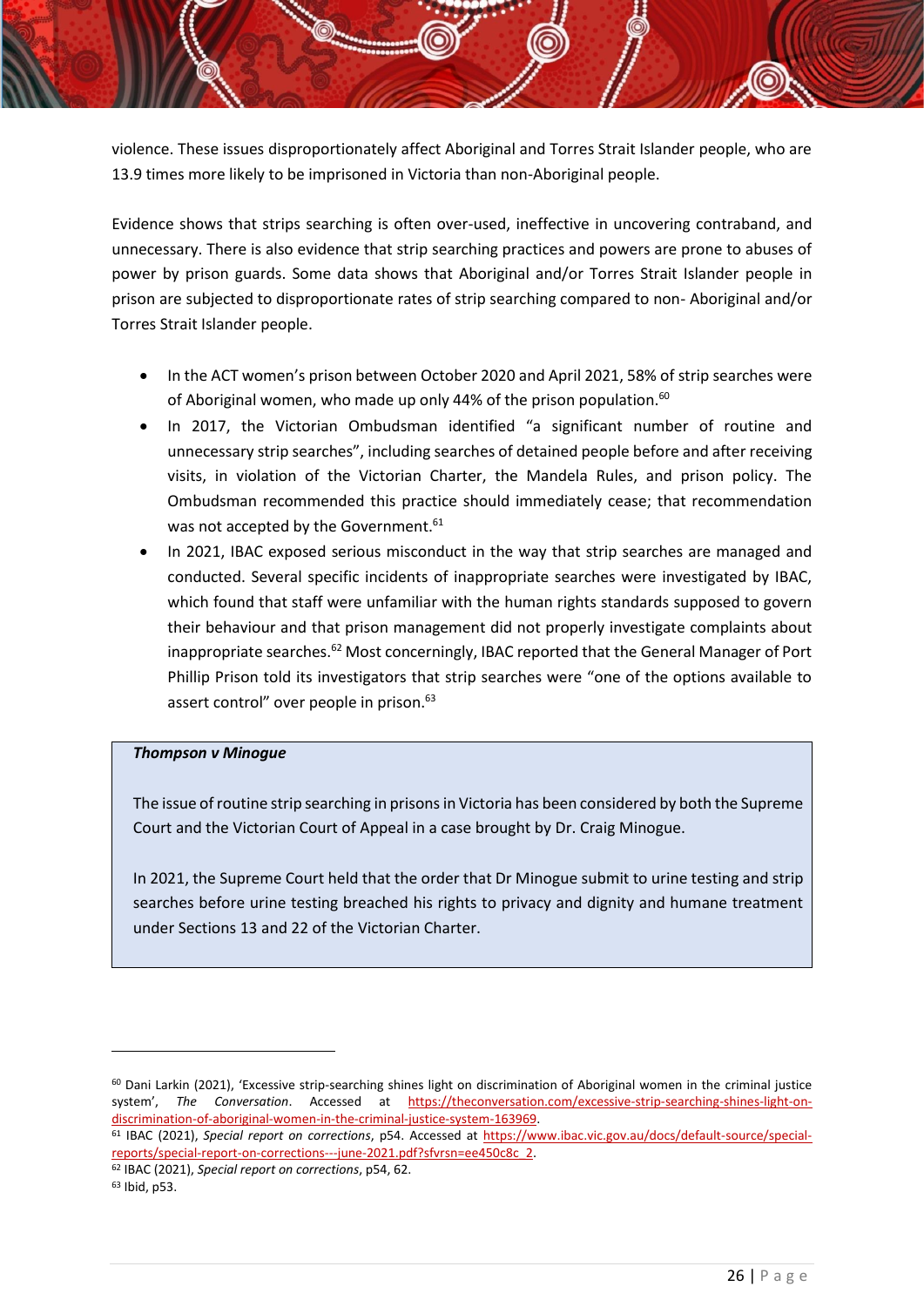In 2022, the Victorian Government appealed the decision to the Court of Appeal, and VALS intervened in the matter on the basis that the practices of strip searching have a significant detrimental impact on Aboriginal people who are incarcerated in Victorian prisons.

The Court of Appeal found that the government did not back up its claims that routine strip searches prior to urine tests were necessary or effective. The Government did not sufficiently explain why pre-existing and less harmful alternatives, such as x-ray body scanners, were not used. However, the Court of Appeal reversed the Supreme Court's decision on urine testing and found this procedure did not breach Dr Minogue's human rights.

Leave is being sought to appeal the case to the High Court.

It is clear that strip searching is being used for general discipline and order in Victorian prisons. The legislative threshold for strip searching is too low, and training on human rights standards is wholly inadequate. Legislation needs to raise the bar so that strip searching is only to be used as a last resort, not as a routine tool for corrections staff.

## **Impact of incarceration on education and access to culture**

Article 14(2) UNDRIP provides that "Indigenous individuals, particularly children, have the right to all levels and forms of education of the State without discrimination." Furthermore, article 11 provides that "Indigenous peoples have the right to practise and revitalize their cultural traditions and customs."

VALS continues to be concerned about the harmful impacts of detaining children, including in relation to their health and wellbeing, as well as access to education and connection to culture and Country. In Australia, the minimum age of criminal responsibility is 10 years, meaning that Aboriginal children as young as 10 years old can be removed from their families and detained in a youth prison. Aboriginal and/or Torres Strait Islander children are disproportionality impacted by the low age of criminal responsibility, as they are more likely than non- Aboriginal and/or Torres Strait Islander children to have contact with the youth justice system at an early age, less likely than non- Aboriginal and/or Torres Strait Islander l children to receive a caution from police, and more likely to be charged with a criminal offence.

Detaining children is harmful for many reasons, but has significant detrimental impacts on access to education and culture. Children in the youth justice system often have complex needs, and have invariably been let down by the adults and systems in their lives. We should not be punishing our children for the failures of others. Children must be given a chance to learn from their mistakes and grow up to contribute to our communities.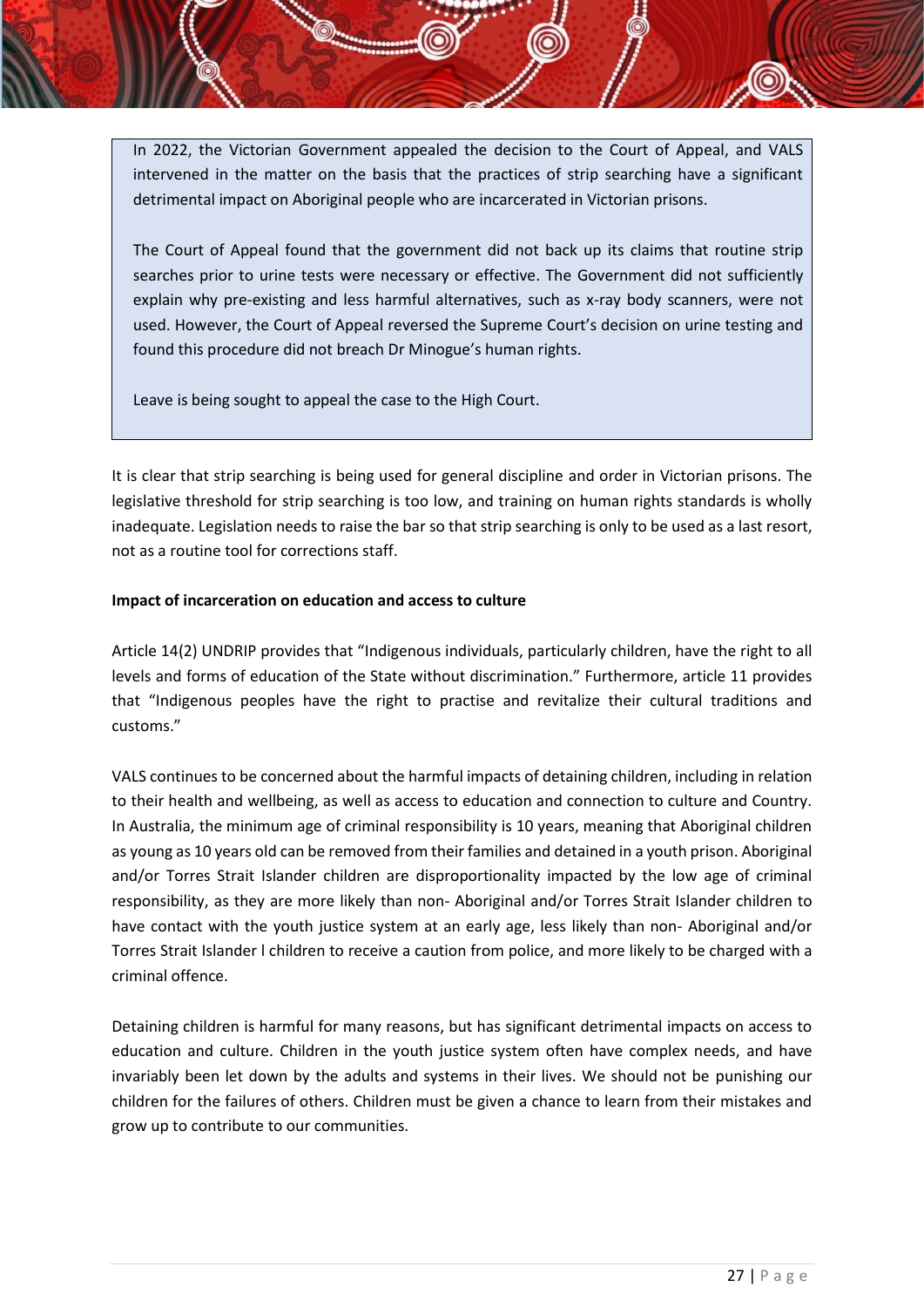In addition to the harmful effects of incarcerating children, connection to culture and Country is also undermined when parents are incarcerated and children are left at a higher risk of contact with child protection and youth justice. In particular, over-incarceration of Aboriginal and/or Torres Strait Islander women in Victoria has significant and widespread impacts for dependent children, including disconnection from culture and Country.

85% of women in prison in Australia have been pregnant at some point in their lives, and more than half have a dependent child at the time of their imprisonment.<sup>64</sup> Research indicates that approximately 5% of all children in Australia will have an imprisoned parent, while approximately 20% of Aboriginal and/or Torres Strait Islander children will experience the incarceration of a parent.<sup>65</sup>

Although Aboriginal cultural rights are explicitly recognised under Section 19 of the Victorian *Charter on Human Rights and Responsibilities*, implementing UNDRIP in Australia will provide additional legal protection for these rights.

## **Police presence in schools**

VALS is also concerned about proposals by Victoria Police to establish a police presence in classrooms as a way of rebuilding their relationships with communities. Proposals such as this run the risk of increasing Aboriginal and/or Torres Strait Islander children's contact with the youth justice system and undermining access to education without discrimination.

In May 2021, VALS called on the Victorian Government to block Victoria Police's plans to re-establish a police presence in schools. We need to limit contact of children, especially Aboriginal and/or Torres Strait Islander children, with police and the criminal legal system, to safeguard their education and wellbeing.<sup>66</sup>

Victoria has not had a state-wide police-in-schools scheme since the Police Schools Involvement Program was scrapped in 2006. At the time, Victoria Police acknowledged that there was no clear evidence that police in schools were having any positive impact.<sup>67</sup> Youth offending has continued to drop since that time, and Victoria remains the state with the lowest 'youth offender' rate in Australia, apart from the ACT.<sup>68</sup> It is still the case that putting police in schools is a policy proposal with no evidence to support it.

To the contrary, international evidence clearly shows that the presence of police in schools leads to more contact with the criminal legal system for children. Schools with an embedded police officers

<sup>64</sup> Australian Institute of Health and Welfare, *The Health of Australian Prisoners,* 2018, pp. 14 and 72.

<sup>&</sup>lt;sup>65</sup> Quilty, S. (2011). The Magnitude of Experience of Parental Incarceration in Australia. 12(1) Psychiatry, Psychology and Law 256-257.

<sup>66</sup> [STATEMENT: Victoria must abandon proposal to put police in classrooms](https://www.vals.org.au/statement-victoria-must-abandon-proposal-to-put-police-in-classrooms/) – Victorian Aboriginal Legal Service (vals.org.au)

<sup>67</sup> [Fears over police-in-schools program \(theage.com.au\)](https://www.theage.com.au/national/fears-over-police-in-schools-program-20050512-ge05g7.html)

<sup>&</sup>lt;sup>68</sup> [Why police in schools won't reduce youth crime in Victoria \(theconversation.com\)](https://theconversation.com/why-police-in-schools-wont-reduce-youth-crime-in-victoria-91563)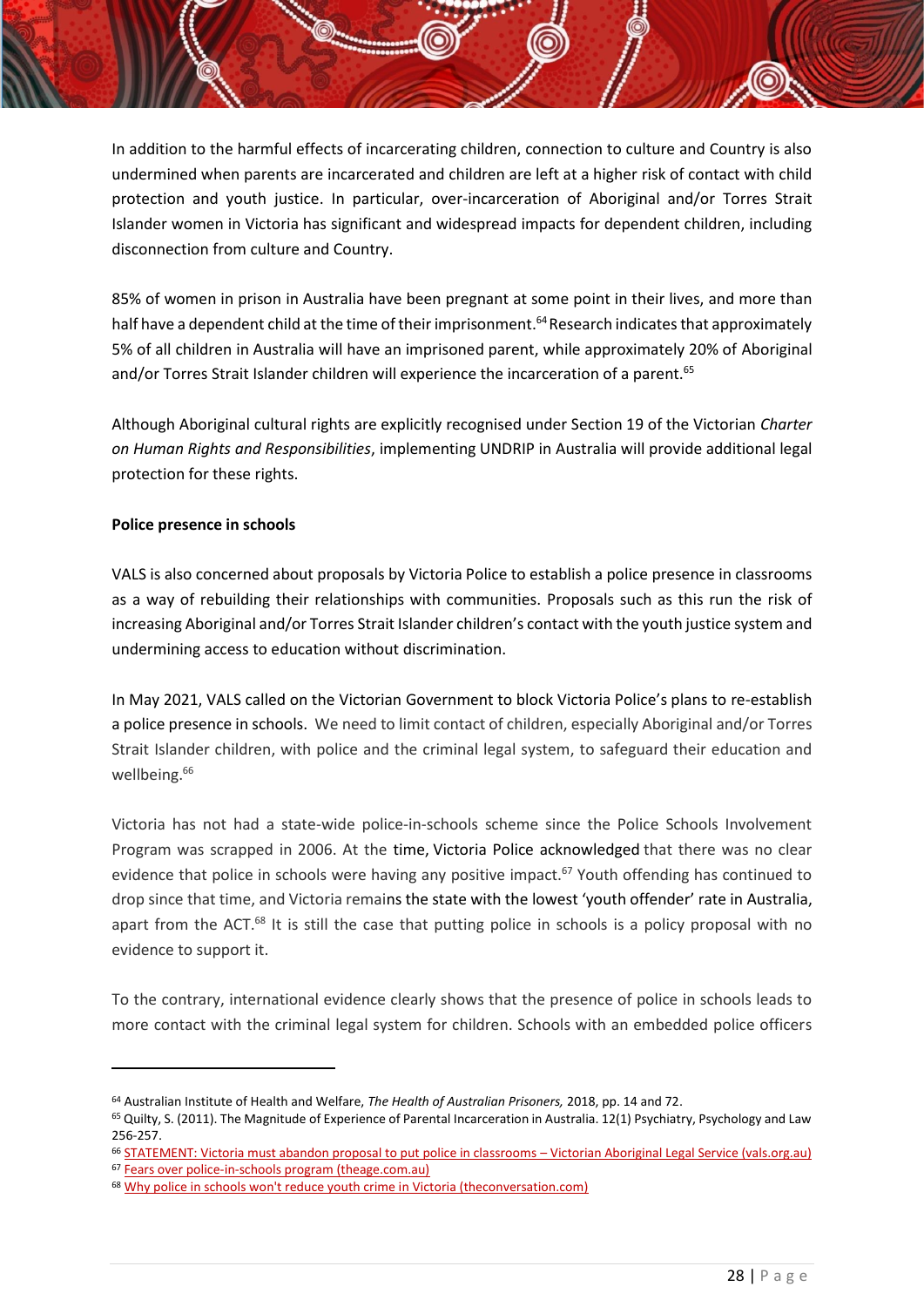are more likely to refer students to law enforcement for minor behavioural issues. This disproportionately affects minority youth, and has led to criminalisation of, and police violence against, African-American children in the United States.

The Victorian Government has committed in the Aboriginal Justice Agreement Phase 4 to reduce young Aboriginal and/or Torres Strait Islander people's interactions with the criminal legal system by improving access to diversion programs and other community initiatives.<sup>69</sup> Putting police in classrooms would have the opposite effect and increase the over-policing of Aboriginal youth.

Education and engagement with schooling is a crucial protective factor for children at risk of coming into the criminal legal system. The presence of police officers would mean schools are no longer a safe space for many Aboriginal and/or Torres Strait Islander children, and would perversely increase the likelihood of disengagement.

# <span id="page-29-0"></span>**Accountability for Implementing UNDRIP**

Since endorsing UNDRIP in 2009, the Australian Government has done very little to implement UNDRIP in Australia. Article 38 of UNDRIP requires that the Australian Government make all reasonable efforts to incorporate the Declaration into domestic legislation and policy. In addition to the responsibility to incorporate UNDRIP in Australia, the Government must also consult with Aboriginal and/or Torres Strait Islander people and seek guidance as to how UNDRIP should be implemented in law. Beyond references to self-determination throughout Victorian policy materials, there has been no attempts to incorporate UNDRIP in legislation. The enactment of the Bill is the starting point for the Government to adhere to its responsibility to implement UNDRIP in Australia.

Incorporating UNDRIP in Federal and State and Territory legislation creates a binding responsibility on Governments to comply with the Articles of UNDRIP. Article 40 of UNDRIP gives rise to a remedial cause of action for infringements upon the individual and collective rights of Aboriginal and Torres Strait people. It is important that Aboriginal and Torres Strait Islander communities are afforded this opportunity, by ensuring UNDRIP is incorporated into law. While reference to self-determination in policy materials is an important step towards the recognition of the importance of self-determination, failure to implement legislation that is informed by self-determination and other Articles of UNDRIP leaves Aboriginal communities without access to appropriate legal remedies where their collective and individual rights are infringed upon.

Currently, when legislation or policy is not compliant with UNDRIP ,there is no mechanism available to ensure the non-compliant instrument is amended. Aboriginal and/or Torres Strait Islander Communities and ACCOs can raise concerns with the relevant Government agency but cannot access

 $69$  Burra Lotjpa Dunguludja: Victorian Aboriginal Justice Agreement Phase  $4 - A$  partnership between the Victorian Government and Aboriginal community. Available at [https://files.aboriginaljustice.vic.gov.au/2021-](https://files.aboriginaljustice.vic.gov.au/2021-02/Victorian%20Aboriginal%20Justice%20Agreement%20Phase%204.pdf) [02/Victorian%20Aboriginal%20Justice%20Agreement%20Phase%204.pdf.](https://files.aboriginaljustice.vic.gov.au/2021-02/Victorian%20Aboriginal%20Justice%20Agreement%20Phase%204.pdf)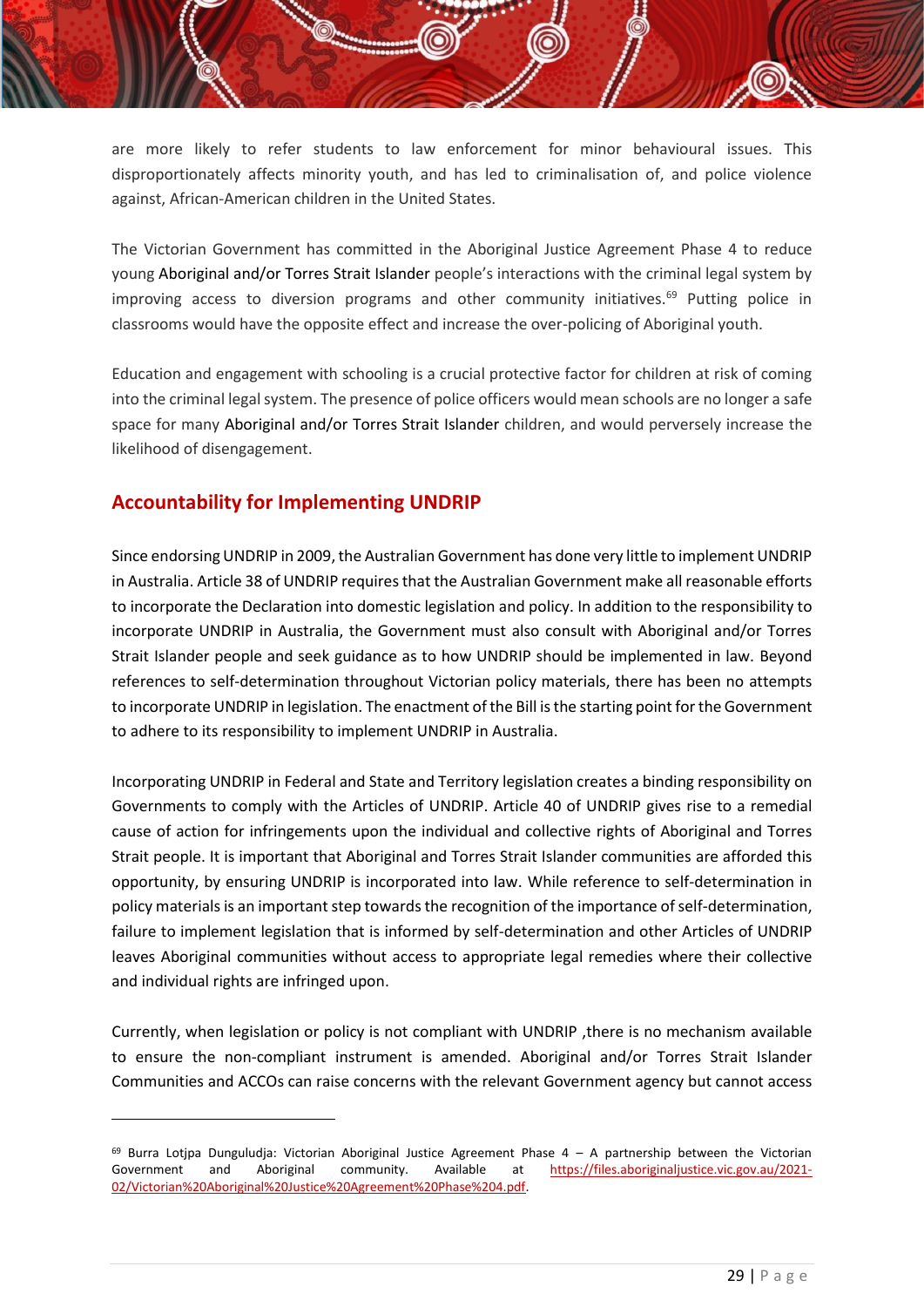any remedial processes to ensure the relevant instrument in amended to comply with UNDRIP. The Government's lack of compliance with UNDRIP, including, amongst other things, the failure to appropriately consult ACCOs and Aboriginal and/or Torres Strait Islander Communities in the development of legislation and policy that impacts Aboriginal people<sup>70</sup> and failure to enact UNDRIP in Australian legislation, $71$  does not afford Aboriginal and Torres Strait Islander communities the opportunity to bring an action before the courts to ensure compliance with their rights under UNDRIP. Implementation of UNDRIP not only creates proactive protection of rights by ensuring legislation is consistent with the principles of UNDRIP, but Article 40 also creates a reactive right to bring an action where there has been a lack of compliance with UNDRIP.

The Bill states that the Prime Minister's office must provide a report each financial year on the measures taken during that year in line with UNDRIP, specifically in relation to engaging with Aboriginal communities and ACCOs to ensure that all laws of the Commonwealth are consistent with UNDRIP, and the preparation and implementation of the Action Plan required under section 8 of the same Bill. It is proposed that the report will then be reviewed by the Australian Human Rights Commission and the Productivity Commission, who will undertake a review of the report. However, Aboriginal and Torres Strait Islander communities must be central to the review process. The Bill must be amended to reflect this.

UNDRIP has been successfully implemented in other nations around the world. Whether the recognition of UNDRIP was through the enactment or amendment of relevant legislation, or findings and orders of the judiciary, the recognition of UNDRIP is incredibly important to Indigenous peoples around the world. Nations such as Bolivia, Ecuador, Chile, El Salvador, Congo, Central African Republic, Nepal, Cambodia, and Myanmar have all enacted legislative and constitutional amendments that recognise and uphold the rights of Indigenous peoples as a separate set of rights and responsibility of law makers.<sup>72</sup> Canada recently enacted the *United Nations Declaration on the Rights of Indigenous Peoples Act* (the **Canadian Act**). The Canadian Act is largely reflected in Senator Thorpe's Bill, and should be used by the Australian Government as a reference.

Enshrining UNDRIP in Commonwealth legislation, such as the *United Nations Declaration on the Rights of Indigenous Peoples Bill 2022,* is the starting point to ensuring the rights of Aboriginal and Torres Strait Islander peoples are upheld and respected in all laws and practices of this country. The Bill upholds the important principles enshrined within UNDRIP, as discussed in detail in this submission and other VALS materials and publications linked within this submission. There is a plethora of materials available and examples of other nations implementing UNDRIP that provides a framework for the effective and appropriate implementation of UNDRIP in Australia.<sup>73</sup> It is imperative that

<sup>70</sup> *United Nations Declaration on the Rights of Indigenous People* Art 18.

<sup>71</sup> Ibid, Art 38.

<sup>72</sup> United Nations Department of Economic and Social Affairs, *The State of the World's Indigenous Peoples: Implementing the United Nations Declaration on the Rights of Indigenous Peoples,* 2019, ST/ESA/371.

<sup>73</sup> For example, the OHCHR, UNDP, IFAD, IPU, SPFII and DESA joint publication; *Implementing the UN Declaration on the Rights of Indigenous Peoples; Handbook for Parliamentarians No. 23,* 2014.